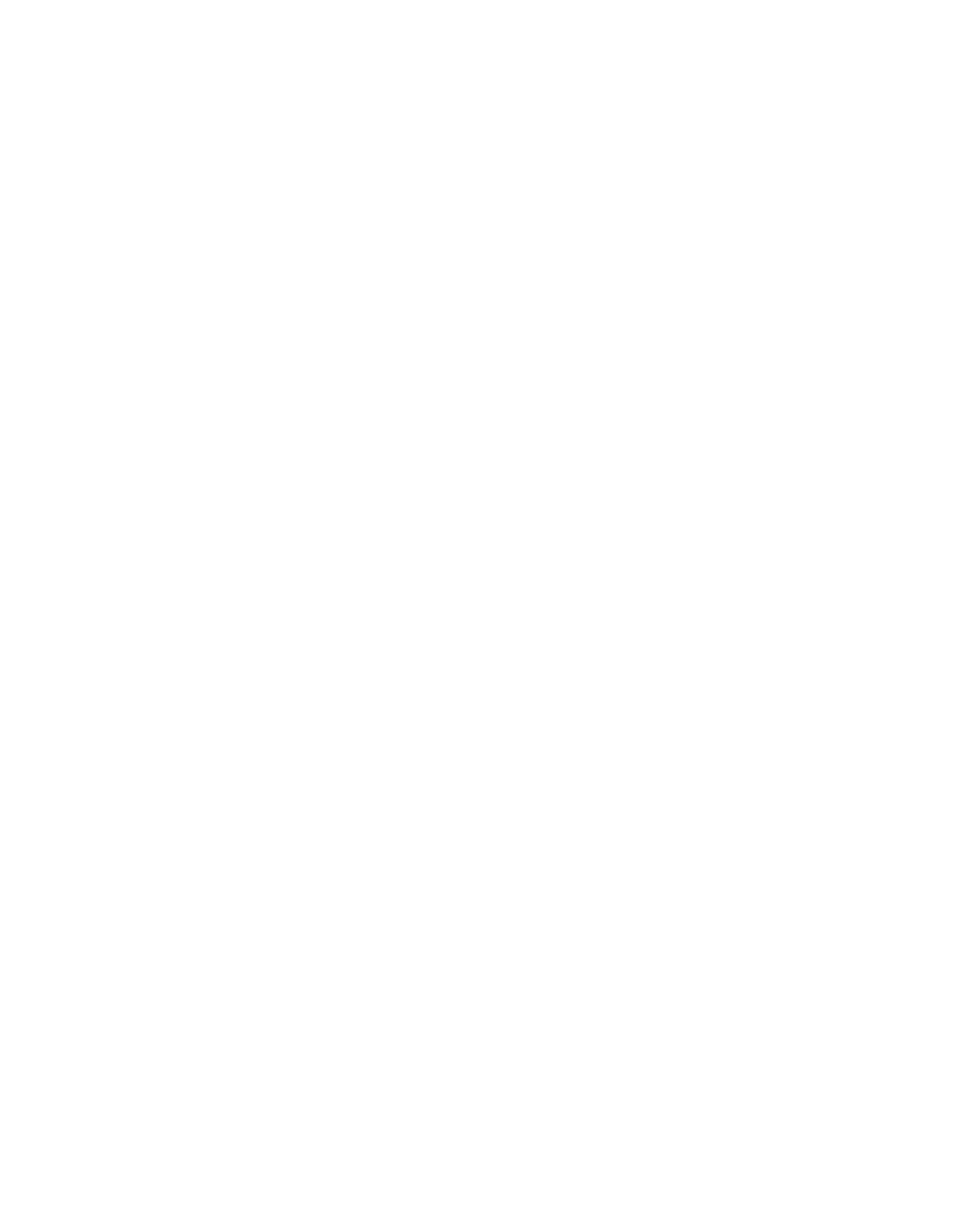#### EMERGENCY REQUEST OF SENATE MINORITY LEADER

SENATE BILL NO. 539–SENATORS ROBERSON, GANSERT, KIECKHEFER, HARRIS, HARDY; GOICOECHEA, GUSTAVSON, HAMMOND AND SETTELMEYER

### MAY 16, 2017  $\mathcal{L}=\mathcal{L}^{\mathcal{L}}$  , where  $\mathcal{L}^{\mathcal{L}}$

### Referred to Committee on Health and Human Services

SUMMARY—Revises provisions relating to prescription drugs. (BDR 40-1217)

FISCAL NOTE: Effect on Local Government: Increases or Newly Provides for Term of Imprisonment in County or City Jail or Detention Facility.

Effect on the State: Yes.

~ EXPLANATION – Matter in *bolded italics* is new; matter between brackets **[**omitted material**]** is material to be omitted.

AN ACT relating to prescription drugs; requiring the Department of Health and Human Services to compile  $\frac{2}{\pi}$  list certain lists of certain prescription drugs that are used to treat diabetes; requiring the manufacturer of a drug included on **[**the list**] such lists and a pharmacy benefit manager** to provide certain information to the Department; requiring the Department to compile a report based on such information; **requiring a manufacturer of prescription drugs to submit a list of each pharmaceutical sales representative who markets prescription drugs to certain persons in this State; prohibiting a pharmaceutical sales representative who is not included on such a list from marketing prescription drugs on behalf of a manufacturer; requiring each pharmaceutical sales representative included on such a list to report certain information to the Department; requiring certain nonprofit organizations to report to the Department certain information concerning certain contributions and benefits received from drug manufacturers, insurers and pharmacy benefit managers or trade and advocacy groups for such entities; requiring the Department to place certain information on its Internet website; authorizing the Department to impose an administrative penalty in certain circumstances;**  providing that certain information does not constitute a trade secret; [requiring a pharmacy benefit manager to obtain a license from the Commissioner of Insurance;] imposing certain requirements on a pharmacy benefit manager; **requiring a private school to allow a pupil to keep and self-administer certain drugs; requiring certain**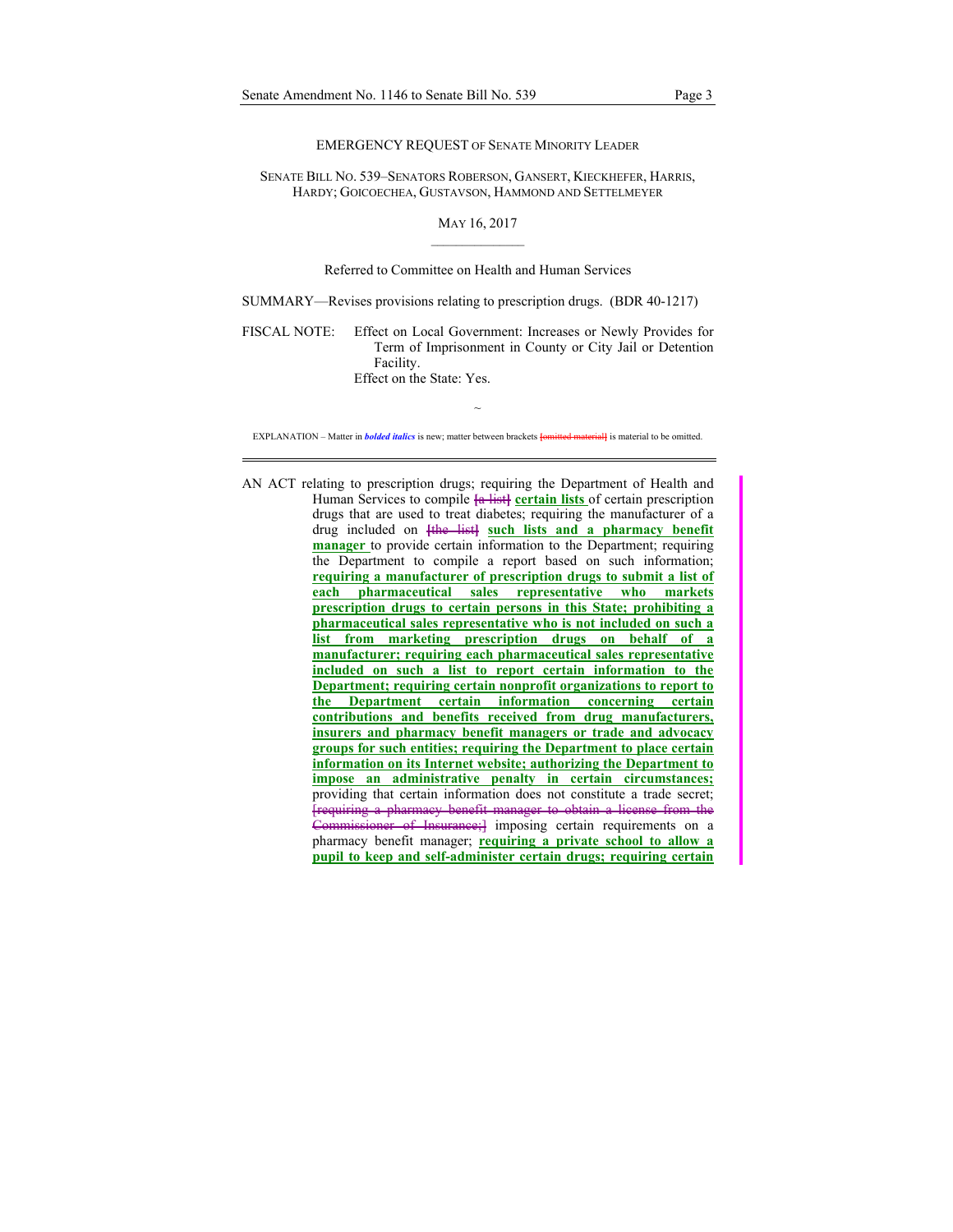**insurers to provide certain notice to insureds;** providing  $\frac{1}{2}$  penalty **penalties;** and providing other matters properly relating thereto.

#### **Legislative Counsel's Digest:**

<sup>1</sup> Existing law requires the organization with the largest membership in this State which<br>represents the interests of retail merchants to prepare a list of not less than 100 prescription<br>drugs most commonly prescribed to 2 represents the interests of retail merchants to prepare a list of not less than 100 prescription drugs most commonly prescribed to residents of this State. (NRS 439.905) Existing law also 4 requires the Department of Health and Human Services to place on the Internet website 5 maintained by the Department certain information reported by pharmacies concerning the prices charged by the pharmacies for drugs that appear on that list. (NRS 439.915) **Section [4**] 7 **3.6** of this bill requires the Department to compile **: (1) a list of prescription drugs that the Department determines to be essential for treating diabetes in this State; and (2)** a list of 9 **such** prescription drugs that  $\frac{f: (1)$  are used to treat diabetes; and  $(2)$ <sup>1</sup> have been subject to a significant price increase within the immediately preceding 2 calendar vears. **Section 3.8 of** 10 significant price increase within the immediately preceding 2 calendar years. **Section 3.8 of**  11 **this bill requires the manufacturer of a prescription drug included on the list of essential**  12 **diabetes drugs to submit to the Department an annual report that contains certain information concerning the cost of the drug. Section 4 of this bill requires the manufacturer of a drug included on**  $\frac{1}{2}$  **the list of essential diabetes drugs that have undergone a substantial cost increase to submit** manufacturer of a drug included on **<del>[that]</del>** the list of essential diabetes drugs that have 15 **undergone a substantial cost increase** to submit to the Department a report concerning the reasons for the cost increase. Section 4.2 of this bill requires a pharmacy benefit manager 16 **reasons for the cost increase**. **Section 4.2 of this bill requires a pharmacy benefit manager<br>17 <b>to report certain information concerning essential diabetes drugs to the Department.**<br>18 **Section 9 of this bill provide** to report certain information concerning essential diabetes drugs to the Department. **18 Section 9 of this bill provides that any information that a manufacturer of an essential diabetes drug, a pharmacy benefit manager or a pharmaceutical sales representative is** diabetes drug, a pharmacy benefit manager or a pharmaceutical sales representative is<br>
19 required to report is not a trade secret. Section  $\{44, 30$  frits bill requires the Department<br>
21 to analyze the information submi **20 required to report is not a trade secret. Section**  $[44]$  **<b>4.3 of this bill** requires the Department to analyze the information submitted by such manufacturers and compile a report concerning the reasons for and effect of the *increases* in the price of prescription drugs 23 diabetes. Section 6 of this bill requires the Department to place the report on the Internet 24 website maintained by the Department. Section 8 of this bill authorizes the Department to 25 impose an administrative penalty against any manufacturer that fails to report the information 26 required by section 4. Sections 5 and 7 of this bill make conforming changes. 27 **Existing law requires certain persons engaged in business relating to insurance to be** 28 licensed by the Commissioner of Insurance. (NRS 683A.090, 683A.201) Section 18 of this 29 bill additionally requires a pharmacy benefit manager to be licensed by the Commissioner. 30 Section 18 also authorizes the Commissioner to adopt regulations governing the management **Example 1** of essential diabetes drugs. 33 **Section 4.9 of this bill requires a nonprofit organization that advocates for patients**  34 **or funds medical research in this State to post on its Internet website or, if the nonprofit**  35 **organization does not maintain an Internet website, submit to the Department certain** 

information concerning payments, donations and anything else of value that the 37 **organization receives from manufacturers of prescription drugs, certain third parties or**  38 **pharmacy benefit managers or trade or advocacy groups for such entities. Section 6 of**  39 **this bill requires the Department to place on the Internet website maintained by the Department: (1) the information and lists compiled by the Department pursuant to**<br>41 **Sections 3.6, 4.3 and 4.6; and (2) the information submitted to the Department pursuant**<br>42 **to sections 3.8 and 4.9.** Section 6.5 of t 41 **sections 3.6, 4.3 and 4.6; and (2) the information submitted to the Department pursuant**  42 **to sections 3.8 and 4.9. Section 6.5 of this bill provides that the Department is not liable**  For any act, omission, error or technical problem that results in the failure to provide<br>
information or the provision of any incorrect information placed on the Internet website<br>
of the Department. Section 7 of this bill 44 **information or the provision of any incorrect information placed on the Internet website**  of the Department. Section 7 of this bill requires the Department to adopt any necessary regulations concerning the reporting of information by manufacturers and nonprofit 47 **organizations for inclusion on the Internet website of the Department. Section 26.3 of**  this bill requires an insurer that offers or issues a policy of individual health insurance<br>
49 and uses a formulary to provide, during each open enrollment period, a notice of any<br>
50 <u>drugs on the list of essential diabe</u> and uses a formulary to provide, during each open enrollment period, a notice of any 50 **drugs on the list of essential diabetes drugs that have been removed from the formulary**  51 **or will be removed from the formulary during the current plan year or the next plan**  year.

**<u>Section 4.6 of this bill requires a manufacturer to provide to the Department a list of</u>** 54 **each pharmaceutical sales representative who markets prescription drugs to providers**  55 **of health care, pharmacies, medical facilities and insurers in this State on behalf of the**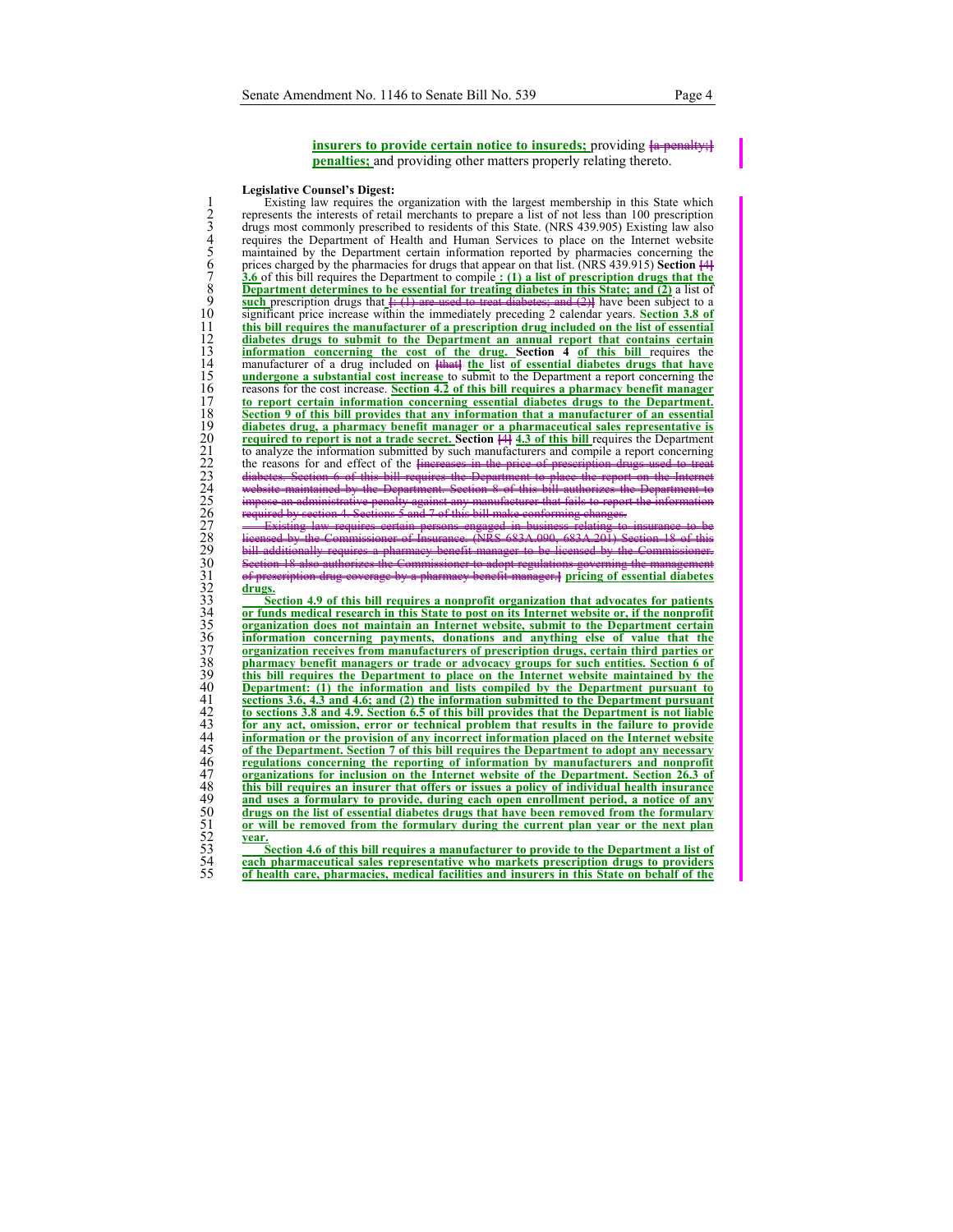**manufacturer. Section 4.6 also prohibits a person who is not included on such a list from marketing prescription drugs on behalf of a manufacturer to providers of health care,**<br>58 **pharmaceutical sales representative who is included on such a list to submit an annual pharmacies, medical facilities and insurers. Additionally, section 4.6 requires each pharmaceutical sales representative who is included on such a list to submit an annual report to the Department.** Finally, section 4.6 requires the Department to compile an <br>62 **representatives.** Section 8 of this bill authorizes the Department to impose an **annual report based on the information submitted by pharmaceutical sales representatives. Section 8 of this bill authorizes the Department to impose an administrative penalty against a manufacturer, pharmacy benefit manager, nonprofit or provide the information**<br>65 **and in the manufacturer of the information**<br>65 **and in the manufacturer of the information organization or pharmaceutical sales representative who fails to provide the information required by sections 3.8, 4, 4.2, 4.6 and 4.9.** 

From the submission of a written request, existing law requires a public school to allow a pupil who has asthma, anaphylaxis or diabetes to carry and self-administer medication to treat his or her disorder while the pupil 67 **allow a pupil who has asthma, anaphylaxis or diabetes to carry and self-administer**  68 **medication to treat his or her disorder while the pupil is on the grounds of a public**  school, participating in an activity sponsored by a public school or on a school bus. (NRS<br>
70 392.425) Willful failure to carry out this requirement is grounds to suspend, demote,<br>
71 dismiss or refuse to reemploy a teach 70 **392.425) Willful failure to carry out this requirement is grounds to suspend, demote,**  71 **dismiss or refuse to reemploy a teacher or administrator. (NRS 391.750) Section 8.6 of**  72 **this bill: (1) imposes similar requirements for private schools; and (2) makes a willful violation of those requirements a misdemeanor. Section 19** of this bill provides that a pharmacy benefit manager has a fiduciary duty to an insurer with which the pharmacy benefit manager has entered into a contract to manage prescription drug coverage. **[Section 19** 76 requires a pharmacy benefit manager to provide to such an insurer a certain percentage of the 77 rebates issued by a manufacturer to the pharmacy benefit manager for the sale to an insured used to treat diabetes.<sup>1</sup>

**Section 20** of this bill prohibits a pharmacy benefit manager from engaging in certain trade practices.

81 *i* Section 21 of this bill requires a pharmacy benefit manager to post certain information on 82 the Internet website maintained by the pharmacy benefit manager and report certain 83 information to the Division of Insurance of the Department of Business and Industry. Section of this bill provides that any such information required to be posted or reported

86 Federal law prohibits states from regulating an employee benefit plan established under the Employee Retirement Income Security Act of 1974. (29 U.S.C. § 1144) Section 17 of this 87 the Employee Retirement Income Security Act of 1974. ( $29 \text{ U.S.C.}$  § 1144) Section 17 of this<br>88 bill provides that the requirements that this bill imposes upon pharmacy benefit managers and<br>89 insurers do not apply to bill provides that the requirements that this bill imposes upon pharmacy benefit managers and insurers do not apply to the management or provision of prescription drug benefits included in 90 such a plan **[**. Sections 23-25 of this bill impose certain<br>
91 sill authorizes the Commissioner to impose discipline<br>
manager that violates such requirements. Additionally<br>
194 manager that violates such requirements. 91 of child support from a pharmacy benefit manager who is a natural person. Section 26 of this 92 bill authorizes the Commissioner to impose disciplinary action against a pharmacy benefit 93 manager that violates such requirements. Additionally, a violation of those requirements is **79A.180)** unless the plan requires compliance with 95 **those provisions.**

# THE PEOPLE OF THE STATE OF NEVADA, REPRESENTED IN SENATE AND ASSEMBLY, DO ENACT AS FOLLOWS:

|    | <b>Section 1.</b> Chapter 439 of NRS is hereby amended by adding thereto the          |
|----|---------------------------------------------------------------------------------------|
|    | provisions set forth as sections $2\frac{7}{2}$ and 4 to 4.9, inclusive, of this act. |
|    | Sec. 2. "Manufacturer" has the meaning ascribed to it in NRS 639.009.                 |
|    | Sec. 3. "Pharmacy" means every store or shop licensed by the State Board              |
|    | of Pharmacy where drugs, controlled substances, poisons, medicines or                 |
| 6  | chemicals are stored or possessed, or dispensed or sold at retail, or displayed for   |
|    | sale at retail, or where prescriptions are compounded or dispensed. The term does     |
|    | not include an institutional pharmacy as defined in NRS 639,0085.                     |
|    | Sec. 3.2. "Pharmacy benefit manager" has the meaning ascribed to it in                |
| 10 | section 14.5 of this act.                                                             |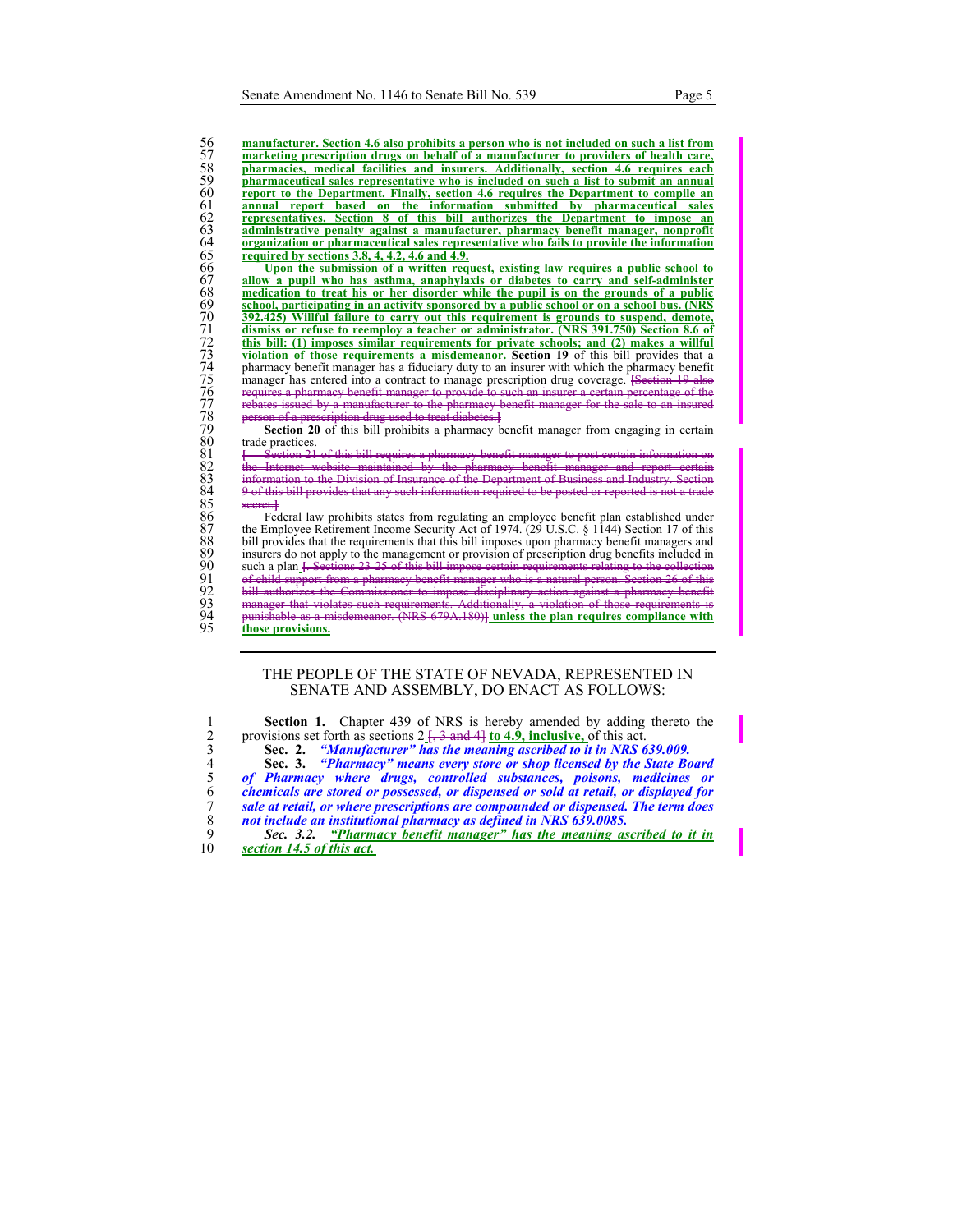| not including any discounts, rebates or reductions in price, as reported in<br>wholesale price guides or other publications of drug pricing data.<br>On or before February 1 of each year, the Department shall<br>Sec. 3.6.<br>compile:<br>1. A list of prescription drugs that the Department determines to be essential<br>for treating diabetes in this State and the wholesale acquisition cost of each such<br>drug on the list. The list must include, without limitation, all forms of insulin and<br>biguanides marketed for sale in this State.<br>A list of prescription drugs described in subsection 1 that have been<br>subject to an increase in the wholesale acquisition cost of a percentage equal to<br>or greater than:<br>(a) The percentage increase in the Consumer Price Index, Medical Care<br>Component during the immediately preceding calendar year; or<br>(b) Twice the percentage increase in the Consumer Price Index, Medical<br>Care Component during the immediately preceding 2 calendar years.<br>On or before April 1 of each year, the manufacturer of a<br>Sec. 3.8.<br>prescription drug that appears on the most current list compiled by the<br><b>Department pursuant to subsection 1 of section 3.6 of this act shall prepare and</b><br>submit to the Department, in the form prescribed by the Department, a report<br>which must include:<br>The costs of producing the drug;<br>1.<br>The total administrative expenditures relating to the drug, including<br>marketing and advertising costs:<br>The profit that the manufacturer has earned from the drug and the<br>3.<br>percentage of the manufacturer's total profit for the period during which the<br>manufacturer has marketed the drug for sale that is attributable to the drug;<br>The total amount of financial assistance that the manufacturer has<br>4.<br><i>provided through any patient prescription assistance program;</i><br>The cost associated with coupons provided directly to consumers and for<br>5.<br>programs to assist consumers in paying copayments, and the cost to the<br>manufacturer attributable to the redemption of those coupons and the use of<br><i>those programs;</i><br>The wholesale acquisition cost of the drug;<br>6.<br>A history of any increases in the wholesale acquisition cost of the drug<br>over the 5 years immediately preceding the date on which the report is submitted,<br>including the amount of each such increase expressed as a percentage of the total<br>wholesale acquisition cost of the drug, the month and year in which each<br><i>increase became effective and any explanation for the increase;</i><br>The aggregate amount of all rebates that the manufacturer has provided<br>8.<br>to pharmacy benefit managers for sales of the drug within this State; and<br>Any additional information prescribed by regulation of the Department<br>for the purpose of analyzing the cost of prescription drugs that appear on the list<br>compiled pursuant to subsection 1 of section 3.6 of this act, trends in those costs<br>and rebates available for such drugs.<br>[1. On or before February 1 of each year, the Department shall<br>Sec. 4.<br>compile a list of all prescription drugs used to treat diabetes that meet the<br>requirements of subsection 2. When determining which drugs to include on the | for a prescription drug to wholesalers or direct purchasers in the United States, |
|---------------------------------------------------------------------------------------------------------------------------------------------------------------------------------------------------------------------------------------------------------------------------------------------------------------------------------------------------------------------------------------------------------------------------------------------------------------------------------------------------------------------------------------------------------------------------------------------------------------------------------------------------------------------------------------------------------------------------------------------------------------------------------------------------------------------------------------------------------------------------------------------------------------------------------------------------------------------------------------------------------------------------------------------------------------------------------------------------------------------------------------------------------------------------------------------------------------------------------------------------------------------------------------------------------------------------------------------------------------------------------------------------------------------------------------------------------------------------------------------------------------------------------------------------------------------------------------------------------------------------------------------------------------------------------------------------------------------------------------------------------------------------------------------------------------------------------------------------------------------------------------------------------------------------------------------------------------------------------------------------------------------------------------------------------------------------------------------------------------------------------------------------------------------------------------------------------------------------------------------------------------------------------------------------------------------------------------------------------------------------------------------------------------------------------------------------------------------------------------------------------------------------------------------------------------------------------------------------------------------------------------------------------------------------------------------------------------------------------------------------------------------------------------------------------------------------------------------------------------------------------------------------------------------------------------------------------------------------------------------------------------------------------------------------------------------------------------------------------------------------------------------------------------------------------------------------------------------------------------------------------------------------------------------------------------------------------------------------------------------------------------------------|-----------------------------------------------------------------------------------|
|                                                                                                                                                                                                                                                                                                                                                                                                                                                                                                                                                                                                                                                                                                                                                                                                                                                                                                                                                                                                                                                                                                                                                                                                                                                                                                                                                                                                                                                                                                                                                                                                                                                                                                                                                                                                                                                                                                                                                                                                                                                                                                                                                                                                                                                                                                                                                                                                                                                                                                                                                                                                                                                                                                                                                                                                                                                                                                                                                                                                                                                                                                                                                                                                                                                                                                                                                                                                   |                                                                                   |
|                                                                                                                                                                                                                                                                                                                                                                                                                                                                                                                                                                                                                                                                                                                                                                                                                                                                                                                                                                                                                                                                                                                                                                                                                                                                                                                                                                                                                                                                                                                                                                                                                                                                                                                                                                                                                                                                                                                                                                                                                                                                                                                                                                                                                                                                                                                                                                                                                                                                                                                                                                                                                                                                                                                                                                                                                                                                                                                                                                                                                                                                                                                                                                                                                                                                                                                                                                                                   |                                                                                   |
|                                                                                                                                                                                                                                                                                                                                                                                                                                                                                                                                                                                                                                                                                                                                                                                                                                                                                                                                                                                                                                                                                                                                                                                                                                                                                                                                                                                                                                                                                                                                                                                                                                                                                                                                                                                                                                                                                                                                                                                                                                                                                                                                                                                                                                                                                                                                                                                                                                                                                                                                                                                                                                                                                                                                                                                                                                                                                                                                                                                                                                                                                                                                                                                                                                                                                                                                                                                                   |                                                                                   |
|                                                                                                                                                                                                                                                                                                                                                                                                                                                                                                                                                                                                                                                                                                                                                                                                                                                                                                                                                                                                                                                                                                                                                                                                                                                                                                                                                                                                                                                                                                                                                                                                                                                                                                                                                                                                                                                                                                                                                                                                                                                                                                                                                                                                                                                                                                                                                                                                                                                                                                                                                                                                                                                                                                                                                                                                                                                                                                                                                                                                                                                                                                                                                                                                                                                                                                                                                                                                   |                                                                                   |
|                                                                                                                                                                                                                                                                                                                                                                                                                                                                                                                                                                                                                                                                                                                                                                                                                                                                                                                                                                                                                                                                                                                                                                                                                                                                                                                                                                                                                                                                                                                                                                                                                                                                                                                                                                                                                                                                                                                                                                                                                                                                                                                                                                                                                                                                                                                                                                                                                                                                                                                                                                                                                                                                                                                                                                                                                                                                                                                                                                                                                                                                                                                                                                                                                                                                                                                                                                                                   |                                                                                   |
|                                                                                                                                                                                                                                                                                                                                                                                                                                                                                                                                                                                                                                                                                                                                                                                                                                                                                                                                                                                                                                                                                                                                                                                                                                                                                                                                                                                                                                                                                                                                                                                                                                                                                                                                                                                                                                                                                                                                                                                                                                                                                                                                                                                                                                                                                                                                                                                                                                                                                                                                                                                                                                                                                                                                                                                                                                                                                                                                                                                                                                                                                                                                                                                                                                                                                                                                                                                                   |                                                                                   |
|                                                                                                                                                                                                                                                                                                                                                                                                                                                                                                                                                                                                                                                                                                                                                                                                                                                                                                                                                                                                                                                                                                                                                                                                                                                                                                                                                                                                                                                                                                                                                                                                                                                                                                                                                                                                                                                                                                                                                                                                                                                                                                                                                                                                                                                                                                                                                                                                                                                                                                                                                                                                                                                                                                                                                                                                                                                                                                                                                                                                                                                                                                                                                                                                                                                                                                                                                                                                   |                                                                                   |
|                                                                                                                                                                                                                                                                                                                                                                                                                                                                                                                                                                                                                                                                                                                                                                                                                                                                                                                                                                                                                                                                                                                                                                                                                                                                                                                                                                                                                                                                                                                                                                                                                                                                                                                                                                                                                                                                                                                                                                                                                                                                                                                                                                                                                                                                                                                                                                                                                                                                                                                                                                                                                                                                                                                                                                                                                                                                                                                                                                                                                                                                                                                                                                                                                                                                                                                                                                                                   |                                                                                   |
|                                                                                                                                                                                                                                                                                                                                                                                                                                                                                                                                                                                                                                                                                                                                                                                                                                                                                                                                                                                                                                                                                                                                                                                                                                                                                                                                                                                                                                                                                                                                                                                                                                                                                                                                                                                                                                                                                                                                                                                                                                                                                                                                                                                                                                                                                                                                                                                                                                                                                                                                                                                                                                                                                                                                                                                                                                                                                                                                                                                                                                                                                                                                                                                                                                                                                                                                                                                                   |                                                                                   |
|                                                                                                                                                                                                                                                                                                                                                                                                                                                                                                                                                                                                                                                                                                                                                                                                                                                                                                                                                                                                                                                                                                                                                                                                                                                                                                                                                                                                                                                                                                                                                                                                                                                                                                                                                                                                                                                                                                                                                                                                                                                                                                                                                                                                                                                                                                                                                                                                                                                                                                                                                                                                                                                                                                                                                                                                                                                                                                                                                                                                                                                                                                                                                                                                                                                                                                                                                                                                   |                                                                                   |
|                                                                                                                                                                                                                                                                                                                                                                                                                                                                                                                                                                                                                                                                                                                                                                                                                                                                                                                                                                                                                                                                                                                                                                                                                                                                                                                                                                                                                                                                                                                                                                                                                                                                                                                                                                                                                                                                                                                                                                                                                                                                                                                                                                                                                                                                                                                                                                                                                                                                                                                                                                                                                                                                                                                                                                                                                                                                                                                                                                                                                                                                                                                                                                                                                                                                                                                                                                                                   |                                                                                   |
|                                                                                                                                                                                                                                                                                                                                                                                                                                                                                                                                                                                                                                                                                                                                                                                                                                                                                                                                                                                                                                                                                                                                                                                                                                                                                                                                                                                                                                                                                                                                                                                                                                                                                                                                                                                                                                                                                                                                                                                                                                                                                                                                                                                                                                                                                                                                                                                                                                                                                                                                                                                                                                                                                                                                                                                                                                                                                                                                                                                                                                                                                                                                                                                                                                                                                                                                                                                                   |                                                                                   |
|                                                                                                                                                                                                                                                                                                                                                                                                                                                                                                                                                                                                                                                                                                                                                                                                                                                                                                                                                                                                                                                                                                                                                                                                                                                                                                                                                                                                                                                                                                                                                                                                                                                                                                                                                                                                                                                                                                                                                                                                                                                                                                                                                                                                                                                                                                                                                                                                                                                                                                                                                                                                                                                                                                                                                                                                                                                                                                                                                                                                                                                                                                                                                                                                                                                                                                                                                                                                   |                                                                                   |
|                                                                                                                                                                                                                                                                                                                                                                                                                                                                                                                                                                                                                                                                                                                                                                                                                                                                                                                                                                                                                                                                                                                                                                                                                                                                                                                                                                                                                                                                                                                                                                                                                                                                                                                                                                                                                                                                                                                                                                                                                                                                                                                                                                                                                                                                                                                                                                                                                                                                                                                                                                                                                                                                                                                                                                                                                                                                                                                                                                                                                                                                                                                                                                                                                                                                                                                                                                                                   |                                                                                   |
|                                                                                                                                                                                                                                                                                                                                                                                                                                                                                                                                                                                                                                                                                                                                                                                                                                                                                                                                                                                                                                                                                                                                                                                                                                                                                                                                                                                                                                                                                                                                                                                                                                                                                                                                                                                                                                                                                                                                                                                                                                                                                                                                                                                                                                                                                                                                                                                                                                                                                                                                                                                                                                                                                                                                                                                                                                                                                                                                                                                                                                                                                                                                                                                                                                                                                                                                                                                                   |                                                                                   |
|                                                                                                                                                                                                                                                                                                                                                                                                                                                                                                                                                                                                                                                                                                                                                                                                                                                                                                                                                                                                                                                                                                                                                                                                                                                                                                                                                                                                                                                                                                                                                                                                                                                                                                                                                                                                                                                                                                                                                                                                                                                                                                                                                                                                                                                                                                                                                                                                                                                                                                                                                                                                                                                                                                                                                                                                                                                                                                                                                                                                                                                                                                                                                                                                                                                                                                                                                                                                   |                                                                                   |
|                                                                                                                                                                                                                                                                                                                                                                                                                                                                                                                                                                                                                                                                                                                                                                                                                                                                                                                                                                                                                                                                                                                                                                                                                                                                                                                                                                                                                                                                                                                                                                                                                                                                                                                                                                                                                                                                                                                                                                                                                                                                                                                                                                                                                                                                                                                                                                                                                                                                                                                                                                                                                                                                                                                                                                                                                                                                                                                                                                                                                                                                                                                                                                                                                                                                                                                                                                                                   |                                                                                   |
|                                                                                                                                                                                                                                                                                                                                                                                                                                                                                                                                                                                                                                                                                                                                                                                                                                                                                                                                                                                                                                                                                                                                                                                                                                                                                                                                                                                                                                                                                                                                                                                                                                                                                                                                                                                                                                                                                                                                                                                                                                                                                                                                                                                                                                                                                                                                                                                                                                                                                                                                                                                                                                                                                                                                                                                                                                                                                                                                                                                                                                                                                                                                                                                                                                                                                                                                                                                                   |                                                                                   |
|                                                                                                                                                                                                                                                                                                                                                                                                                                                                                                                                                                                                                                                                                                                                                                                                                                                                                                                                                                                                                                                                                                                                                                                                                                                                                                                                                                                                                                                                                                                                                                                                                                                                                                                                                                                                                                                                                                                                                                                                                                                                                                                                                                                                                                                                                                                                                                                                                                                                                                                                                                                                                                                                                                                                                                                                                                                                                                                                                                                                                                                                                                                                                                                                                                                                                                                                                                                                   |                                                                                   |
|                                                                                                                                                                                                                                                                                                                                                                                                                                                                                                                                                                                                                                                                                                                                                                                                                                                                                                                                                                                                                                                                                                                                                                                                                                                                                                                                                                                                                                                                                                                                                                                                                                                                                                                                                                                                                                                                                                                                                                                                                                                                                                                                                                                                                                                                                                                                                                                                                                                                                                                                                                                                                                                                                                                                                                                                                                                                                                                                                                                                                                                                                                                                                                                                                                                                                                                                                                                                   |                                                                                   |
|                                                                                                                                                                                                                                                                                                                                                                                                                                                                                                                                                                                                                                                                                                                                                                                                                                                                                                                                                                                                                                                                                                                                                                                                                                                                                                                                                                                                                                                                                                                                                                                                                                                                                                                                                                                                                                                                                                                                                                                                                                                                                                                                                                                                                                                                                                                                                                                                                                                                                                                                                                                                                                                                                                                                                                                                                                                                                                                                                                                                                                                                                                                                                                                                                                                                                                                                                                                                   |                                                                                   |
|                                                                                                                                                                                                                                                                                                                                                                                                                                                                                                                                                                                                                                                                                                                                                                                                                                                                                                                                                                                                                                                                                                                                                                                                                                                                                                                                                                                                                                                                                                                                                                                                                                                                                                                                                                                                                                                                                                                                                                                                                                                                                                                                                                                                                                                                                                                                                                                                                                                                                                                                                                                                                                                                                                                                                                                                                                                                                                                                                                                                                                                                                                                                                                                                                                                                                                                                                                                                   |                                                                                   |
|                                                                                                                                                                                                                                                                                                                                                                                                                                                                                                                                                                                                                                                                                                                                                                                                                                                                                                                                                                                                                                                                                                                                                                                                                                                                                                                                                                                                                                                                                                                                                                                                                                                                                                                                                                                                                                                                                                                                                                                                                                                                                                                                                                                                                                                                                                                                                                                                                                                                                                                                                                                                                                                                                                                                                                                                                                                                                                                                                                                                                                                                                                                                                                                                                                                                                                                                                                                                   |                                                                                   |
|                                                                                                                                                                                                                                                                                                                                                                                                                                                                                                                                                                                                                                                                                                                                                                                                                                                                                                                                                                                                                                                                                                                                                                                                                                                                                                                                                                                                                                                                                                                                                                                                                                                                                                                                                                                                                                                                                                                                                                                                                                                                                                                                                                                                                                                                                                                                                                                                                                                                                                                                                                                                                                                                                                                                                                                                                                                                                                                                                                                                                                                                                                                                                                                                                                                                                                                                                                                                   |                                                                                   |
|                                                                                                                                                                                                                                                                                                                                                                                                                                                                                                                                                                                                                                                                                                                                                                                                                                                                                                                                                                                                                                                                                                                                                                                                                                                                                                                                                                                                                                                                                                                                                                                                                                                                                                                                                                                                                                                                                                                                                                                                                                                                                                                                                                                                                                                                                                                                                                                                                                                                                                                                                                                                                                                                                                                                                                                                                                                                                                                                                                                                                                                                                                                                                                                                                                                                                                                                                                                                   |                                                                                   |
|                                                                                                                                                                                                                                                                                                                                                                                                                                                                                                                                                                                                                                                                                                                                                                                                                                                                                                                                                                                                                                                                                                                                                                                                                                                                                                                                                                                                                                                                                                                                                                                                                                                                                                                                                                                                                                                                                                                                                                                                                                                                                                                                                                                                                                                                                                                                                                                                                                                                                                                                                                                                                                                                                                                                                                                                                                                                                                                                                                                                                                                                                                                                                                                                                                                                                                                                                                                                   |                                                                                   |
|                                                                                                                                                                                                                                                                                                                                                                                                                                                                                                                                                                                                                                                                                                                                                                                                                                                                                                                                                                                                                                                                                                                                                                                                                                                                                                                                                                                                                                                                                                                                                                                                                                                                                                                                                                                                                                                                                                                                                                                                                                                                                                                                                                                                                                                                                                                                                                                                                                                                                                                                                                                                                                                                                                                                                                                                                                                                                                                                                                                                                                                                                                                                                                                                                                                                                                                                                                                                   |                                                                                   |
|                                                                                                                                                                                                                                                                                                                                                                                                                                                                                                                                                                                                                                                                                                                                                                                                                                                                                                                                                                                                                                                                                                                                                                                                                                                                                                                                                                                                                                                                                                                                                                                                                                                                                                                                                                                                                                                                                                                                                                                                                                                                                                                                                                                                                                                                                                                                                                                                                                                                                                                                                                                                                                                                                                                                                                                                                                                                                                                                                                                                                                                                                                                                                                                                                                                                                                                                                                                                   |                                                                                   |
|                                                                                                                                                                                                                                                                                                                                                                                                                                                                                                                                                                                                                                                                                                                                                                                                                                                                                                                                                                                                                                                                                                                                                                                                                                                                                                                                                                                                                                                                                                                                                                                                                                                                                                                                                                                                                                                                                                                                                                                                                                                                                                                                                                                                                                                                                                                                                                                                                                                                                                                                                                                                                                                                                                                                                                                                                                                                                                                                                                                                                                                                                                                                                                                                                                                                                                                                                                                                   |                                                                                   |
|                                                                                                                                                                                                                                                                                                                                                                                                                                                                                                                                                                                                                                                                                                                                                                                                                                                                                                                                                                                                                                                                                                                                                                                                                                                                                                                                                                                                                                                                                                                                                                                                                                                                                                                                                                                                                                                                                                                                                                                                                                                                                                                                                                                                                                                                                                                                                                                                                                                                                                                                                                                                                                                                                                                                                                                                                                                                                                                                                                                                                                                                                                                                                                                                                                                                                                                                                                                                   |                                                                                   |
|                                                                                                                                                                                                                                                                                                                                                                                                                                                                                                                                                                                                                                                                                                                                                                                                                                                                                                                                                                                                                                                                                                                                                                                                                                                                                                                                                                                                                                                                                                                                                                                                                                                                                                                                                                                                                                                                                                                                                                                                                                                                                                                                                                                                                                                                                                                                                                                                                                                                                                                                                                                                                                                                                                                                                                                                                                                                                                                                                                                                                                                                                                                                                                                                                                                                                                                                                                                                   |                                                                                   |
|                                                                                                                                                                                                                                                                                                                                                                                                                                                                                                                                                                                                                                                                                                                                                                                                                                                                                                                                                                                                                                                                                                                                                                                                                                                                                                                                                                                                                                                                                                                                                                                                                                                                                                                                                                                                                                                                                                                                                                                                                                                                                                                                                                                                                                                                                                                                                                                                                                                                                                                                                                                                                                                                                                                                                                                                                                                                                                                                                                                                                                                                                                                                                                                                                                                                                                                                                                                                   |                                                                                   |
|                                                                                                                                                                                                                                                                                                                                                                                                                                                                                                                                                                                                                                                                                                                                                                                                                                                                                                                                                                                                                                                                                                                                                                                                                                                                                                                                                                                                                                                                                                                                                                                                                                                                                                                                                                                                                                                                                                                                                                                                                                                                                                                                                                                                                                                                                                                                                                                                                                                                                                                                                                                                                                                                                                                                                                                                                                                                                                                                                                                                                                                                                                                                                                                                                                                                                                                                                                                                   |                                                                                   |
|                                                                                                                                                                                                                                                                                                                                                                                                                                                                                                                                                                                                                                                                                                                                                                                                                                                                                                                                                                                                                                                                                                                                                                                                                                                                                                                                                                                                                                                                                                                                                                                                                                                                                                                                                                                                                                                                                                                                                                                                                                                                                                                                                                                                                                                                                                                                                                                                                                                                                                                                                                                                                                                                                                                                                                                                                                                                                                                                                                                                                                                                                                                                                                                                                                                                                                                                                                                                   |                                                                                   |
|                                                                                                                                                                                                                                                                                                                                                                                                                                                                                                                                                                                                                                                                                                                                                                                                                                                                                                                                                                                                                                                                                                                                                                                                                                                                                                                                                                                                                                                                                                                                                                                                                                                                                                                                                                                                                                                                                                                                                                                                                                                                                                                                                                                                                                                                                                                                                                                                                                                                                                                                                                                                                                                                                                                                                                                                                                                                                                                                                                                                                                                                                                                                                                                                                                                                                                                                                                                                   |                                                                                   |
|                                                                                                                                                                                                                                                                                                                                                                                                                                                                                                                                                                                                                                                                                                                                                                                                                                                                                                                                                                                                                                                                                                                                                                                                                                                                                                                                                                                                                                                                                                                                                                                                                                                                                                                                                                                                                                                                                                                                                                                                                                                                                                                                                                                                                                                                                                                                                                                                                                                                                                                                                                                                                                                                                                                                                                                                                                                                                                                                                                                                                                                                                                                                                                                                                                                                                                                                                                                                   |                                                                                   |
|                                                                                                                                                                                                                                                                                                                                                                                                                                                                                                                                                                                                                                                                                                                                                                                                                                                                                                                                                                                                                                                                                                                                                                                                                                                                                                                                                                                                                                                                                                                                                                                                                                                                                                                                                                                                                                                                                                                                                                                                                                                                                                                                                                                                                                                                                                                                                                                                                                                                                                                                                                                                                                                                                                                                                                                                                                                                                                                                                                                                                                                                                                                                                                                                                                                                                                                                                                                                   |                                                                                   |
|                                                                                                                                                                                                                                                                                                                                                                                                                                                                                                                                                                                                                                                                                                                                                                                                                                                                                                                                                                                                                                                                                                                                                                                                                                                                                                                                                                                                                                                                                                                                                                                                                                                                                                                                                                                                                                                                                                                                                                                                                                                                                                                                                                                                                                                                                                                                                                                                                                                                                                                                                                                                                                                                                                                                                                                                                                                                                                                                                                                                                                                                                                                                                                                                                                                                                                                                                                                                   |                                                                                   |
|                                                                                                                                                                                                                                                                                                                                                                                                                                                                                                                                                                                                                                                                                                                                                                                                                                                                                                                                                                                                                                                                                                                                                                                                                                                                                                                                                                                                                                                                                                                                                                                                                                                                                                                                                                                                                                                                                                                                                                                                                                                                                                                                                                                                                                                                                                                                                                                                                                                                                                                                                                                                                                                                                                                                                                                                                                                                                                                                                                                                                                                                                                                                                                                                                                                                                                                                                                                                   |                                                                                   |
|                                                                                                                                                                                                                                                                                                                                                                                                                                                                                                                                                                                                                                                                                                                                                                                                                                                                                                                                                                                                                                                                                                                                                                                                                                                                                                                                                                                                                                                                                                                                                                                                                                                                                                                                                                                                                                                                                                                                                                                                                                                                                                                                                                                                                                                                                                                                                                                                                                                                                                                                                                                                                                                                                                                                                                                                                                                                                                                                                                                                                                                                                                                                                                                                                                                                                                                                                                                                   |                                                                                   |
|                                                                                                                                                                                                                                                                                                                                                                                                                                                                                                                                                                                                                                                                                                                                                                                                                                                                                                                                                                                                                                                                                                                                                                                                                                                                                                                                                                                                                                                                                                                                                                                                                                                                                                                                                                                                                                                                                                                                                                                                                                                                                                                                                                                                                                                                                                                                                                                                                                                                                                                                                                                                                                                                                                                                                                                                                                                                                                                                                                                                                                                                                                                                                                                                                                                                                                                                                                                                   |                                                                                   |
|                                                                                                                                                                                                                                                                                                                                                                                                                                                                                                                                                                                                                                                                                                                                                                                                                                                                                                                                                                                                                                                                                                                                                                                                                                                                                                                                                                                                                                                                                                                                                                                                                                                                                                                                                                                                                                                                                                                                                                                                                                                                                                                                                                                                                                                                                                                                                                                                                                                                                                                                                                                                                                                                                                                                                                                                                                                                                                                                                                                                                                                                                                                                                                                                                                                                                                                                                                                                   |                                                                                   |
|                                                                                                                                                                                                                                                                                                                                                                                                                                                                                                                                                                                                                                                                                                                                                                                                                                                                                                                                                                                                                                                                                                                                                                                                                                                                                                                                                                                                                                                                                                                                                                                                                                                                                                                                                                                                                                                                                                                                                                                                                                                                                                                                                                                                                                                                                                                                                                                                                                                                                                                                                                                                                                                                                                                                                                                                                                                                                                                                                                                                                                                                                                                                                                                                                                                                                                                                                                                                   |                                                                                   |
|                                                                                                                                                                                                                                                                                                                                                                                                                                                                                                                                                                                                                                                                                                                                                                                                                                                                                                                                                                                                                                                                                                                                                                                                                                                                                                                                                                                                                                                                                                                                                                                                                                                                                                                                                                                                                                                                                                                                                                                                                                                                                                                                                                                                                                                                                                                                                                                                                                                                                                                                                                                                                                                                                                                                                                                                                                                                                                                                                                                                                                                                                                                                                                                                                                                                                                                                                                                                   |                                                                                   |
|                                                                                                                                                                                                                                                                                                                                                                                                                                                                                                                                                                                                                                                                                                                                                                                                                                                                                                                                                                                                                                                                                                                                                                                                                                                                                                                                                                                                                                                                                                                                                                                                                                                                                                                                                                                                                                                                                                                                                                                                                                                                                                                                                                                                                                                                                                                                                                                                                                                                                                                                                                                                                                                                                                                                                                                                                                                                                                                                                                                                                                                                                                                                                                                                                                                                                                                                                                                                   |                                                                                   |
|                                                                                                                                                                                                                                                                                                                                                                                                                                                                                                                                                                                                                                                                                                                                                                                                                                                                                                                                                                                                                                                                                                                                                                                                                                                                                                                                                                                                                                                                                                                                                                                                                                                                                                                                                                                                                                                                                                                                                                                                                                                                                                                                                                                                                                                                                                                                                                                                                                                                                                                                                                                                                                                                                                                                                                                                                                                                                                                                                                                                                                                                                                                                                                                                                                                                                                                                                                                                   |                                                                                   |

*the price of the drug.*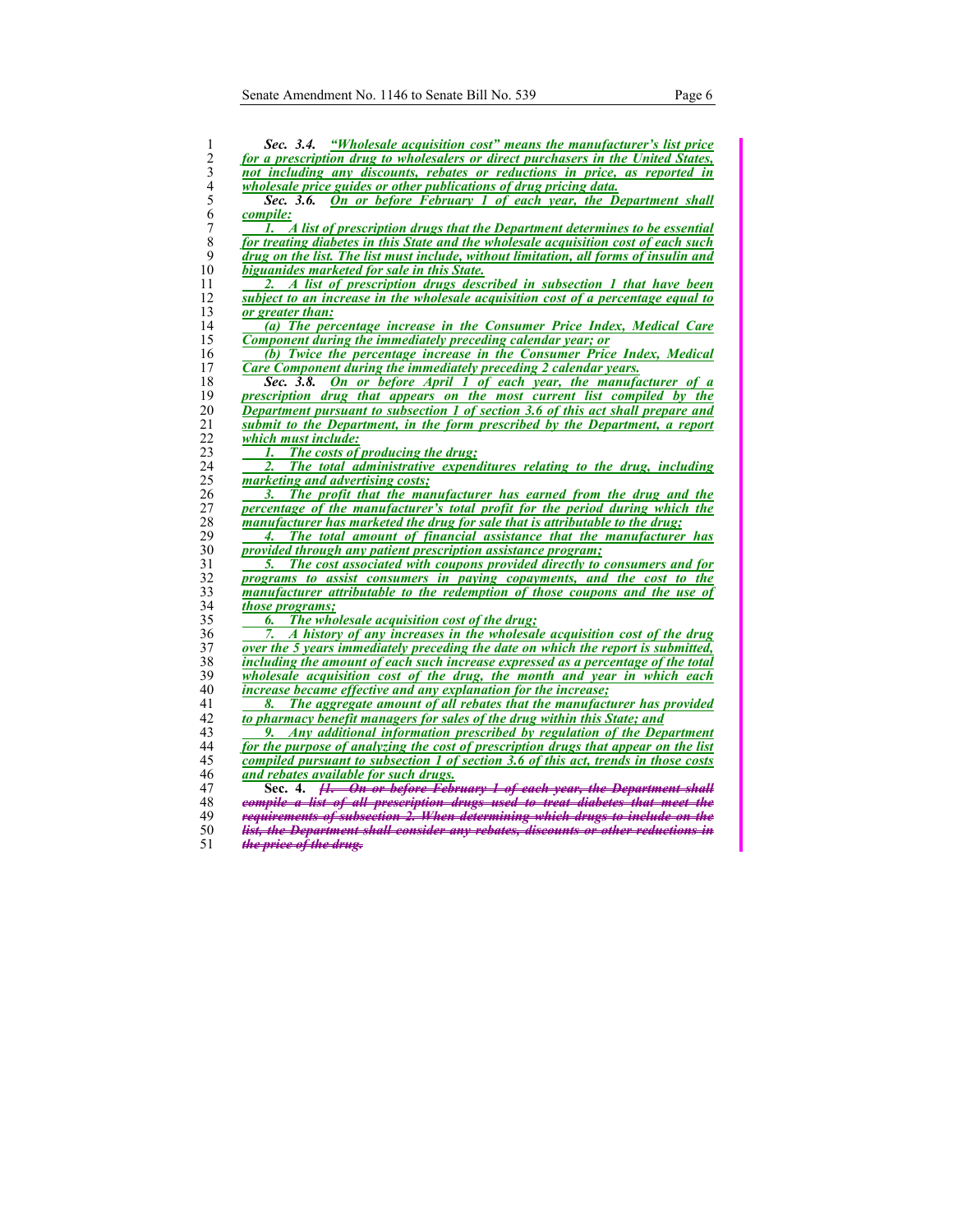| 1                | <del>. 2. Each prescription drug included on the list compiled pursuant to</del>                   |
|------------------|----------------------------------------------------------------------------------------------------|
| 2                | <del>subsection 1 must have been subject to an increase in the wholesale acquisition</del>         |
| 3                | eost of the drug of a percentage equal to or greater than:                                         |
| $\overline{4}$   | (a) The percentage increase in the Consumer Price Index, Medical Care                              |
| 5                | Component during the immediately preceding calendar year; or                                       |
| 6                | (b) Twice the percentage increase in the Consumer Price Index, Medical                             |
| $\boldsymbol{7}$ | <b>Care Component during the immediately preceding 2 calendar years.</b>                           |
| 8                |                                                                                                    |
|                  | <del>3.]</del> On or before <del>[July]</del> April 1 of a year in which a drug is included on the |
| 9                | list compiled pursuant to subsection $\frac{11}{11}$ 2 of section 3.6 of this act, the             |
| 10               | manufacturer of the drug shall submit to the Department a report describing the                    |
| 11               | reasons for the increase in the wholesale acquisition cost of the drug described in                |
| 12               | that subsection [2.] The report must include, without limitation:                                  |
| 13               | $\frac{f(a)}{g}$ 1. A list of each factor that has contributed to the increase;                    |
| 14               | $\frac{f(b)}{f(c)}$ 2. The percentage of the total increase that is attributable to each           |
| 15               | <i>factor</i> ;                                                                                    |
| 16               | $\frac{f(e)}{g}$ 3. An explanation of the role of each factor in the increase; and                 |
| 17               | $\frac{f(d)}{f(d)}$ 4. Any other information prescribed by regulation by the Department.           |
| 18               | <del>[ 4. On or before September 1 of each year, the Department shall analyze the</del>            |
| 19               | <del>information submitted pursuant to subsection 3 and compile a report of the</del>              |
| 20               | reasons for increases in the price of prescription drugs used to treat diabetes and                |
| 21               | <del>the effect of those price increases on the cost to the residents of this State.</del>         |
| 22               | <del>5. As used in this section, "wholesale acquisition cost" means the</del>                      |
| 23               | manufacturer's list price for a prescription drug to wholesalers or direct                         |
| 24               | purchasers in the United States, not including any discounts, rebates or                           |
| 25               | reductions in price, as reported in wholesale price guides or other publications of                |
| 26               | <del>drug pricing data.]</del>                                                                     |
| 27               | 1. Except as otherwise provided in subsection 2, on or before<br>Sec. 4.2.                         |
| 28               | April 1 of each year, a pharmacy benefit manager shall submit to the Department                    |
| 29               | a report which includes:                                                                           |
| 30               | (a) The total amount of all rebates that the pharmacy benefit manager                              |
| 31               | negotiated with manufacturers during the immediately preceding calendar year                       |
| 32               | for prescription drugs included on the list compiled by the Department pursuant                    |
| 33               | to subsection 1 of section 3.6 of this act;                                                        |
| 34               | (b) The total amount of all rebates described in paragraph (a) that were                           |
| 35               | retained by the pharmacy benefit manager; and                                                      |
| 36               | (c) The total amount of all rebates described in paragraph (a) that were                           |
| 37               | negotiated for purchases of such drugs for use by:                                                 |
| 38               | (1) Recipients of Medicare;                                                                        |
| 39               | (2) Recipients of Medicaid;                                                                        |
| 40               | (3) Persons covered by third parties that are governmental entities which                          |
| 41               | are not described in subparagraph $(1)$ or $(2)$ ;                                                 |
| 42               | (4) Persons covered by third parties that are not governmental entities;                           |
| 43               | and                                                                                                |
| 44               | (5) Persons covered by a plan described in subsection 2 to the extent                              |
| 45               | required by a contract entered into pursuant to subsection 3.                                      |
| 46               | <b>Except as otherwise provided in subsection 3, the requirements of this</b>                      |
| 47               | section do not apply to the coverage of prescription drugs under a plan that is                    |
| 48               | subject to the Employee Retirement Income Security Act of 1974 or any                              |
| 49               | <i>information relating to such coverage.</i>                                                      |
| 50               | A plan described in subsection 2 may, by contract, require a pharmacy<br>3.                        |
| 51               | benefit manager that manages the coverage of prescription drugs under the plan                     |
| 52               | to comply with the requirements of this section.                                                   |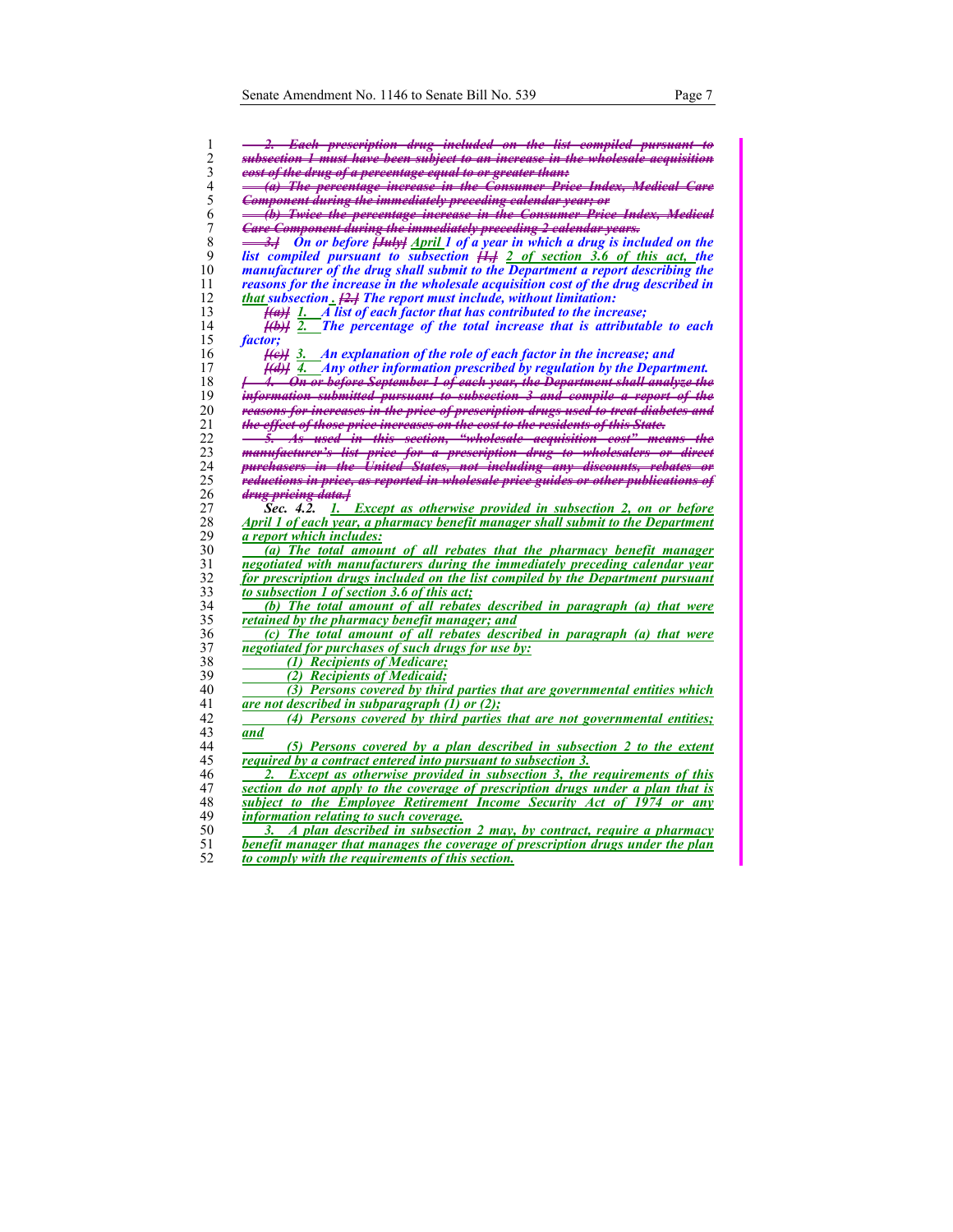| 1                | <b>On or before June 1 of each year, the Department shall analyze</b><br>Sec. 4.3.                                                                               |
|------------------|------------------------------------------------------------------------------------------------------------------------------------------------------------------|
| 2                | the information submitted pursuant to sections 3.8, 4 and 4.2 of this act and                                                                                    |
| 3                | compile a report on the price of the prescription drugs that appear on the most                                                                                  |
| $\overline{4}$   | current lists compiled by the Department pursuant to section 3.6 of this act, the                                                                                |
| 5                | <u>reasons for any increases in those prices and the effect of those prices on overall</u>                                                                       |
| 6                | spending on prescription drugs in this State. The report may include, without                                                                                    |
| $\boldsymbol{7}$ | limitation, opportunities for persons and entities in this State to lower the cost of                                                                            |
| $\,$ 8 $\,$      | drugs for the treatment of diabetes while maintaining access to such drugs.                                                                                      |
| 9                | 1. A manufacturer of a prescription drug shall provide to the<br>Sec. 4.6.                                                                                       |
| 10               | <b>Department a list of each pharmaceutical sales representative who markets</b>                                                                                 |
| 11               | prescription drugs on behalf of the manufacturer to providers of health care                                                                                     |
| 12               | licensed, certified or registered in this State, pharmacies or employees thereof,                                                                                |
| 13               | operators or employees of medical facilities or persons licensed or certified under                                                                              |
| 14               | the provisions of title 57 of NRS and update the list at least annually.                                                                                         |
| 15               | The Department shall provide electronic access to the most recent list                                                                                           |
| 16               | provided by each manufacturer pursuant to subsection 1 to each provider of                                                                                       |
| 17               | health care licensed, certified or registered in this State, operator of a pharmacy,                                                                             |
| 18               | <i><u><b>operator of a medical facility or person licensed or certified under the provisions</b></u></i>                                                         |
| 19               | of title 57 for the purposes of ensuring compliance with the requirements of                                                                                     |
| 20               | <u>subsection 3. This subsection must not be construed to impose any duty on a</u>                                                                               |
| $\overline{21}$  | provider of health care, operator of a pharmacy, operator of a medical facility or                                                                               |
| 22               | person licensed or certified under the provisions of title 57 to ensure such                                                                                     |
| 23               | compliance.                                                                                                                                                      |
| 24               | A person who is not included on a current list submitted pursuant to<br>3.                                                                                       |
| 25               | <u>subsection 1 shall not market prescription drugs on behalf of a manufacturer:</u>                                                                             |
| 26               | (a) To any provider of health care licensed, certified or registered in this                                                                                     |
| 27               | <u>State, pharmacy or employee thereof, operator or employee of a medical facility</u>                                                                           |
| 28               | or person licensed or certified under the provisions of title 57 of NRS; or                                                                                      |
| 29               | (b) For sale to any resident of this State.                                                                                                                      |
| 30               | On or before March 1 of each year, each person who was included on a<br>4.                                                                                       |
| 31               | list of pharmaceutical sales representatives submitted pursuant to subsection 1 at                                                                               |
| 32               | any time during the immediately preceding calendar year shall submit to the                                                                                      |
| 33               | Department a report, which must include, for the immediately preceding calendar                                                                                  |
| 34               | <i>vear:</i>                                                                                                                                                     |
| 35               | $\overline{a}$ ) A list of providers of health care licensed, certified or registered in this                                                                    |
| 36               | State, pharmacies and employees thereof, operators and employees of medical                                                                                      |
| 37               | <u>facilities and persons licensed or certified under the provisions of title 57 of NRS</u>                                                                      |
| 38               | to whom the pharmaceutical sales representative provided:                                                                                                        |
| 39               | (1) Any type of compensation with a value that exceeds $$10;$ or                                                                                                 |
| 40               | (2) Total compensation with a value that exceeds \$100 in aggregate; and                                                                                         |
| 41<br>42         | (b) The name and manufacturer of each prescription drug for which the                                                                                            |
| 43               | pharmaceutical sales representative provided a free sample to a provider of<br>health care licensed, certified or registered in this State, pharmacy or employee |
| 44               | thereof, operator or employee of a medical facility or person licensed or certified                                                                              |
| 45               | under the provisions of title 57 of NRS and the name of each such person to                                                                                      |
| 46               | whom a free sample was provided.                                                                                                                                 |
| 47               | <b>The Department shall analyze annually the information submitted</b>                                                                                           |
| 48               | pursuant to subsection 4 and compile a report on the activities of pharmaceutical                                                                                |
| 49               | sales representatives in this State. Any information contained in such a report                                                                                  |
| 50               | that is derived from a list provided pursuant to subsection 1 or a report submitted                                                                              |
| 51               | pursuant to subsection 3 must be reported in aggregate and in a manner that does                                                                                 |
| 52               | not reveal the identity of any person or entity. On or before June 1 of each year,                                                                               |
| 53               | the Department shall:                                                                                                                                            |
|                  |                                                                                                                                                                  |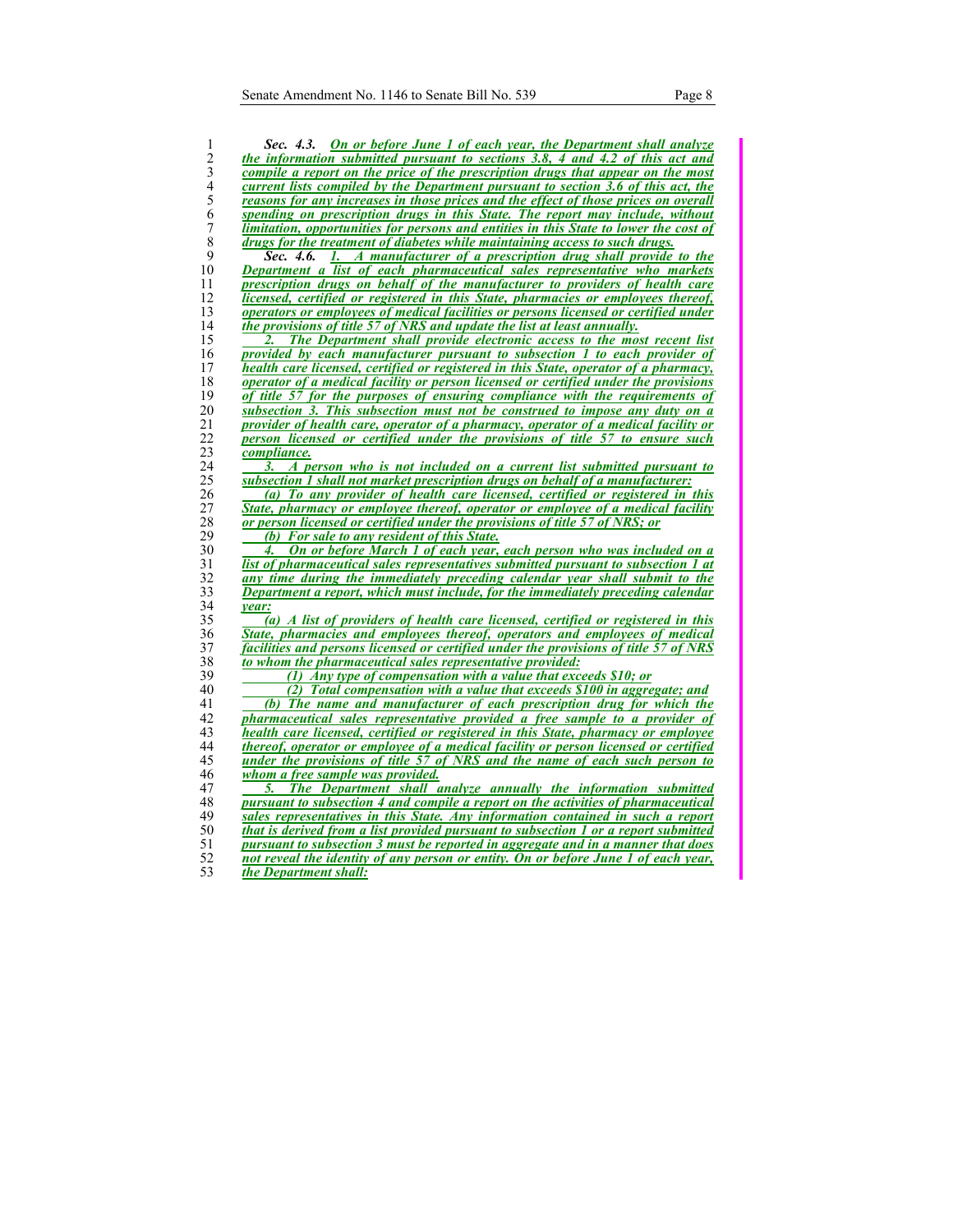| $\mathbf{1}$   | (a) Post the report on the Internet website maintained by the Department;                                  |
|----------------|------------------------------------------------------------------------------------------------------------|
| $\overline{c}$ | and                                                                                                        |
| $\mathfrak{Z}$ | (b) Submit the report to the Governor and the Director of the Legislative                                  |
| $\overline{4}$ | Counsel Bureau for transmittal to the Legislative Committee on Health Care and,                            |
| 5              | in even-numbered years, the next regular session of the Legislature.                                       |
| 6              | As used in this section:<br>6.                                                                             |
| $\overline{7}$ | (a) "Medical facility" has the meaning ascribed to it in NRS 629.026.                                      |
| $\,$ 8 $\,$    | (b) "Pharmaceutical sales representative" means a person who markets                                       |
| 9              | prescription drugs to providers of health care licensed, certified or registered in                        |
| 10             | this State, pharmacies or employees thereof, operators or employees of medical                             |
| 11             | facilities or persons licensed or certified under the provisions of title 57 of NRS.                       |
| 12             | (c) "Provider of health care" has the meaning ascribed to it in NRS 629.031.                               |
| 13             | 1. On or before February 1 of each year, a nonprofit<br>Sec. 4.9.                                          |
| 14             | organization that advocates on behalf of patients or funds medical research in                             |
| 15             | this State and has received a payment, donation, subsidy or anything else of value                         |
|                |                                                                                                            |
| 16<br>17       | from a manufacturer, third party or pharmacy benefit manager or a trade or                                 |
|                | advocacy group for manufacturers, third parties or pharmacy benefit managers                               |
| 18             | during the immediately preceding calendar year shall:                                                      |
| 19             | (a) Compile a report which includes:                                                                       |
| 20<br>21       | (1) For each such contribution, the amount of the contribution and the                                     |
|                | manufacturer, third party or pharmacy benefit manager or group that provided                               |
| 22<br>23       | the payment, donation, subsidy or other contribution; and                                                  |
|                | (2) The percentage of the total gross income of the organization during                                    |
| 24             | the immediately preceding calendar year attributable to payments, donations,                               |
| 25<br>26       | subsidies or other contributions from each manufacturer, third party, pharmacy                             |
| 27             | benefit manager or group; and<br>(b) Except as otherwise provided in this paragraph, post the report on an |
| 28             | Internet website that is maintained by the nonprofit organization and accessible                           |
| 29             | to the public. If the nonprofit organization does not maintain an Internet website                         |
| 30             | that is accessible to the public, the nonprofit organization shall submit the report                       |
| 31             | compiled pursuant to paragraph (a) to the Department.                                                      |
| 32             | As used in this section, "third party" means:<br>2.                                                        |
| 33             | (a) An insurer, as that term is defined in NRS 679B.540;                                                   |
| 34             | (b) A health benefit plan, as that term is defined in NRS 689A,540, for                                    |
| 35             | employees which provides coverage for prescription drugs;                                                  |
| 36             | (c) A participating public agency, as that term is defined in NRS $287.04052$ ,                            |
| 37             | and any other local governmental agency of the State of Nevada which provides a                            |
| 38             | system of health insurance for the benefit of its officers and employees, and the                          |
| 39             | dependents of officers and employees, pursuant to chapter 287 of NRS; or                                   |
| 40             | (d) Any other insurer or organization that provides health coverage or                                     |
| 41             | benefits in accordance with state or federal law.                                                          |
| 42             | $\rightarrow$ The term does not include an insurer that provides coverage under a policy of                |
| 43             | casualty or property insurance.                                                                            |
| 44             | Sec. 5. NRS 439.900 is hereby amended to read as follows:                                                  |
| 45             | 439.900 As used in NRS 439.900 to 439.940, inclusive, and sections $2\frac{1}{2}$                          |
| 46             | and 4 to 4.9, inclusive, of this act, unless the context otherwise requires,                               |
| 47             | ""pharmacy" means every store or shop licensed by the State Board of Pharmacy                              |
| 48             | where drugs, controlled substances, poisons, medicines or chemicals are stored or                          |
| 49             | possessed, or dispensed or sold at retail, or displayed for sale at retail, or where                       |
| 50             | prescriptions are compounded or dispensed. The term does not include an                                    |
| 51             | institutional pharmacy as defined in NRS 639.0085. the words and terms defined                             |
| 52             | in sections $\hat{2}$ fand $\hat{3}$ to 3.4, inclusive, of this act have the meanings ascribed to          |
| 53             | <i>them in those sections.</i>                                                                             |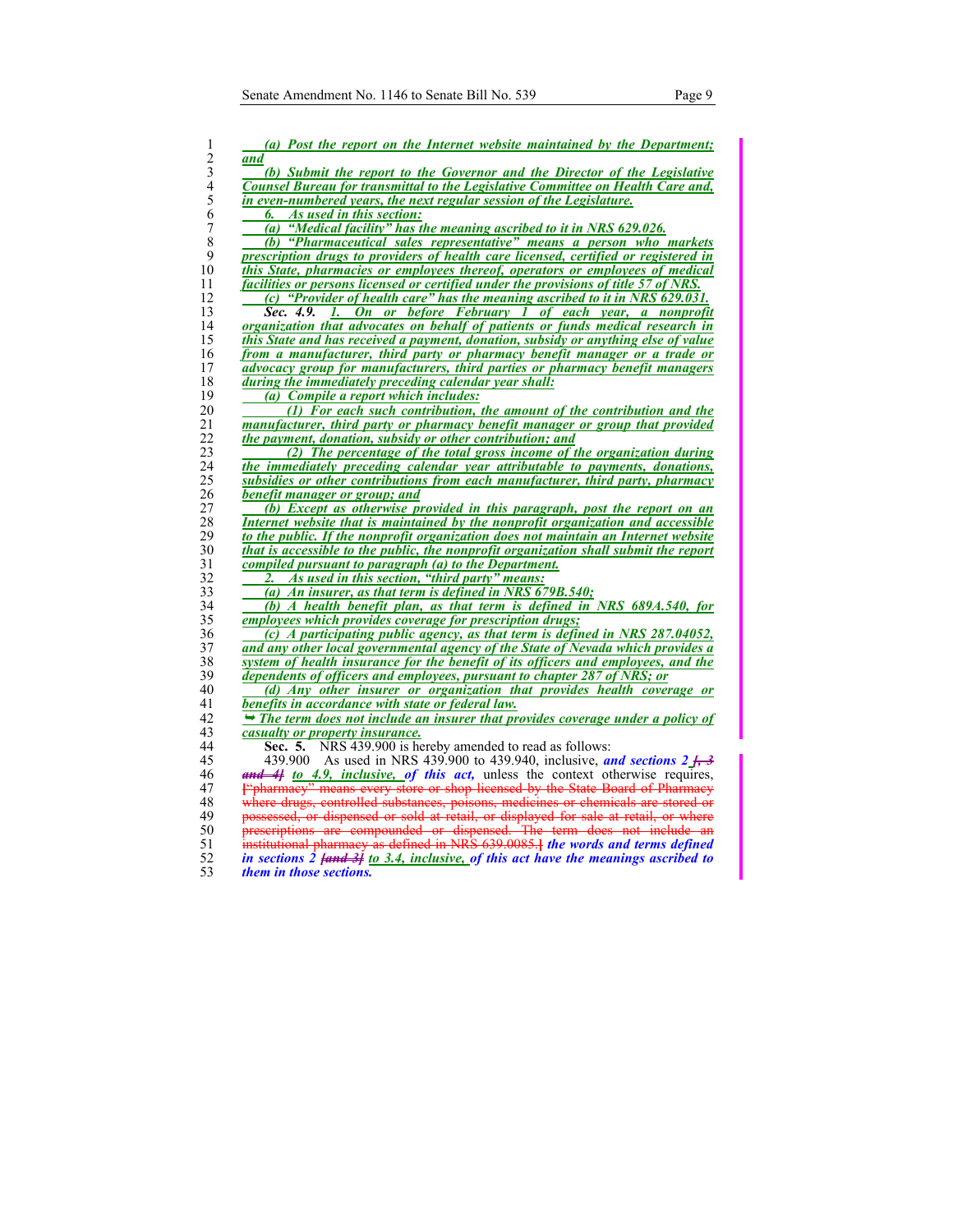| Except as otherwise provided in subsection $2 \frac{11}{11}$ and subsection<br>439.915<br>-1.<br>3 of section 4.6 of this act, the Department shall: |
|------------------------------------------------------------------------------------------------------------------------------------------------------|
| (a) Place or cause to be placed on the Internet website maintained by the                                                                            |
| Department <b>[the]</b> :                                                                                                                            |
| (1) The information provided by each pharmacy pursuant to NRS 439.910                                                                                |
| ; fand the reportf<br>(2) The information compiled by a nonprofit organization pursuant to                                                           |
| section 4.9 of this act if such a report is submitted pursuant to paragraph (b) of                                                                   |
| subsection 1 of that section;                                                                                                                        |
| (3) The lists of prescription drugs compiled by the Department pursuant<br>to section 3.6 of this act;                                               |
| (4) The wholesale acquisition cost of each prescription drug reported                                                                                |
| pursuant to section 3.8 of this act; and                                                                                                             |
| (5) The reports compiled by the Department pursuant to $fs$ existen $4f$                                                                             |
| sections 4.3 and 4.6 of this act. $\ddot{H}$                                                                                                         |
| (b) Ensure that the information [provided by each pharmacy pursuant to NRS                                                                           |
| 439.910 and placed on the Internet website maintained by the Department                                                                              |
| <b>pursuant to paragraph (a)</b> is organized so that each individual pharmacy.                                                                      |
| <i>manufacturer and nonprofit organization</i> has its own separate entry on that                                                                    |
| website; and                                                                                                                                         |
| (c) Ensure that the usual and customary price that each pharmacy charges for                                                                         |
| each prescription drug that is on the list prepared pursuant to NRS 439.905 and that                                                                 |
| is stocked by the pharmacy:                                                                                                                          |
| (1) Is presented on the Internet website maintained by the Department in a                                                                           |
| manner which complies with the requirements of NRS 439.920; and                                                                                      |
| (2) Is updated not less frequently than once each calendar quarter.                                                                                  |
| $\rightarrow$ Nothing in this subsection prohibits the Department from determining the usual                                                         |
| and customary price that a pharmacy charges for a prescription drug by extracting                                                                    |
| or otherwise obtaining such information from claims reported by pharmacies to the                                                                    |
| Medicaid program.                                                                                                                                    |
| If a pharmacy is part of a larger company or corporation or a chain of<br>2.                                                                         |
| pharmacies or retail stores, the Department may present the pricing information                                                                      |
| pertaining to such a pharmacy in such a manner that the pricing information is                                                                       |
| combined with the pricing information relative to other pharmacies that are part of                                                                  |
| the same company, corporation or chain, to the extent that the pricing information<br>does not differ among those pharmacies.                        |
| The Department may establish additional or alternative procedures by<br>3.                                                                           |
| which a consumer who is unable to access the Internet or is otherwise unable to                                                                      |
| receive the information described in subsection 1 in the manner in which it is                                                                       |
| presented by the Department may obtain that information:                                                                                             |
| (a) In the form of paper records;                                                                                                                    |
| (b) Through the use of a telephonic system; or                                                                                                       |
| (c) Using other methods or technologies designed specifically to assist                                                                              |
| consumers who are hearing impaired or visually impaired.                                                                                             |
| As used in this section, "usual and customary price" means the usual and<br>4.                                                                       |
| customary charges that a <b>provider</b> <i>pharmacy</i> charges to the general public for a                                                         |
| drug, as described in 42 C.F.R. § $\frac{1447.331.1}{447.512.1}$                                                                                     |
| <b>NRS 439.925 is hereby amended to read as follows:</b><br>Sec. 6.5.                                                                                |
| The Department and its members, officers and employees are not<br>439.925                                                                            |
| liable civilly or criminally for any act, omission, error or technical problem that                                                                  |
| results in:                                                                                                                                          |
|                                                                                                                                                      |
|                                                                                                                                                      |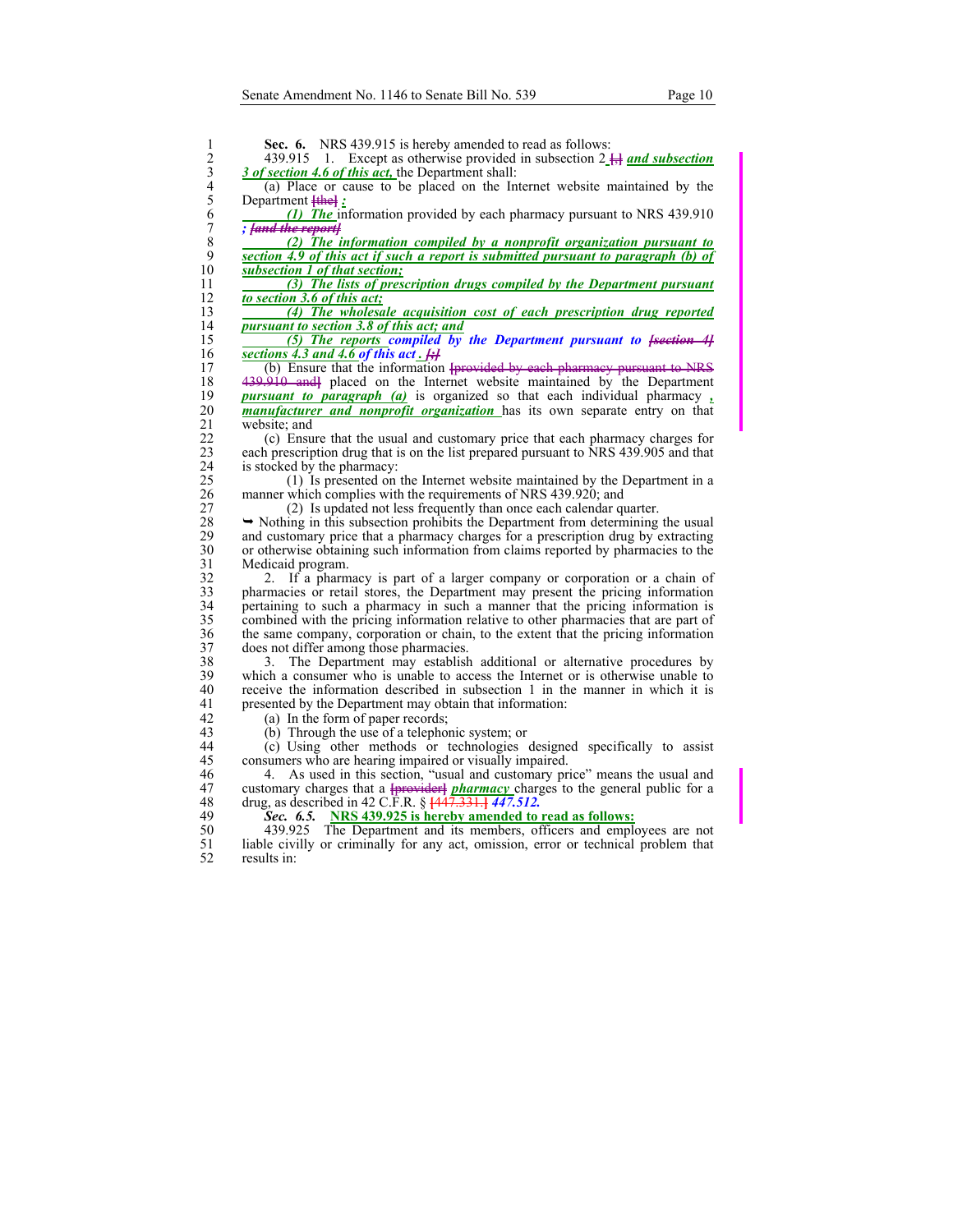1 1. The failure to provide to consumers information regarding a pharmacy, **2** *prescription drug or nonprofit organization*, including, without limitation, the <br>
<del>{prices charged by the pharmacy for the prescription drugs and generic equivalents<br>
4 **that are on the list prepared pursuant to NR</del>** 3 **[**prices charged by the pharmacy for the prescription drugs and generic equivalents 4 that are on the list prepared pursuant to NRS 439.905; or**]** *information made*  5 *available on the Department's Internet website pursuant to NRS 439.915; or***<br>6 2. The providing to consumers of incorrect information regarding a pharm<br>7 <b>prescription drug or nonprofit organization**, including, without 6 2. The providing to consumers of incorrect information regarding a pharmacy, *Prescription drug or nonprofit organization*, including, without limitation, the *prescription drugs* and *generic equivalents* 8 *Iprices charged by the pharmacy for the prescription drugs and generic equivalents***<br>9 <b>***that are on the list prepared pursuant to NRS 439,905.1 information made available* 9 that are on the list prepared pursuant to NRS 439.905.<sup>1</sup> information made available on the Department's Internet website pursuant to NRS 439.915. 10 *on the Department's Internet website pursuant to NRS 439.915.* 11 **Sec. 7.** NRS 439.930 is hereby amended to read as follows:

12 439.930 The Department shall adopt such regulations as it determines to be necessary or advisable to carry out the provisions of NRS 439.900 to 439.940. necessary or advisable to carry out the provisions of NRS 439.900 to 439.940, 14 inclusive  $\frac{1}{k!}$ , and sections 2  $\frac{1}{k!}$ , 3 and 4! to 4.9, inclusive, of this act. Such regulations must provide for, without limitation: regulations must provide for, without limitation:

16 1. Notice to consumers stating that:<br>17 (a) Although the Department will

(a) Although the Department will strive to ensure that consumers receive 18 accurate information regarding pharmacies, *prescription drugs and nonprofit*  19 *organizations* including, without limitation, the **[**prices charged by those 20 <del>pharmacies for the prescription drugs and generic equivalents that are on the list</del> 21 prepared pursuant to NRS 439.905,**]** *information made available on the*  22 **Department's Internet website pursuant to NRS 439.915,** the Department is unable to guarantee the accuracy of such information; to guarantee the accuracy of such information;

24 (b) If a consumer follows an Internet link from the Internet website maintained by the Department to an Internet website **not** maintained by  $\frac{1}{2}$  **the** by the Department to an Internet website **not** maintained by  $\{a \}$  pharmacy, the 26 *Department*, the Department is unable to guarantee the accuracy of any information

27 made available on **[ihe]** *that* Internet website *j* **[**maintained by the pharmacy;] and (c) The Department advises consumers to contact a pharmacy, *manufacture* 28 (c) The Department advises consumers to contact a pharmacy *, manufacturer*  29 **or nonprofit organization** directly to verify the accuracy of any information regarding the pharmacy, a prescription drug manufactured by the manufacturer 30 regarding the pharmacy *, a prescription drug manufactured by the manufacturer or the nonprofit organization, as applicable,* which is made available to consumers or the nonprofit organization, as applicable, which is made available to consumers 32 pursuant to NRS 439.900 to 439.940, inclusive **[**;**]** *, and sections 2 [, 3 and 4] to*  33 *4.9, inclusive, of this act;*

34 2. Procedures adopted to direct consumers who have questions regarding the 35 program described in NRS 439.900 to 439.940, inclusive, *and sections 2 [, 3 and 4]* 36 *to 4.9, inclusive, of this act* to contact the Office for Consumer Health Assistance 37 of the Department;<br>38 3. Provisions

38 3. Provisions in accordance with which the Department will allow an Internet 39 1 ink to the information <del>[provided by each pharmacy pursuant to NRS 439.910 and]</del> 39 link to the information **[**provided by each pharmacy pursuant to NRS 439.910 and**]** 40 made available on the Department's Internet website *pursuant to NRS 439.915* to 41 be placed on other Internet websites managed or maintained by other persons and 42 entities, including, without limitation, Internet websites managed or maintained by:<br>43 (a) Other governmental entities, including, without limitation, the State Board

43 (a) Other governmental entities, including, without limitation, the State Board 44 of Pharmacy and the Office of the Governor; and

45 (b) Nonprofit organizations and advocacy groups;

46 4. Procedures pursuant to which consumers *,* **[**and**]** pharmacies *,*  47 **manufacturers and nonprofit organizations** may report to the Department that information made available to consumers pursuant to NRS 439,900 to 439,940. information made available to consumers pursuant to NRS 439.900 to 439.940, 49 inclusive, *and sections 2 [, 3 and 4] to 4.9, inclusive, of this act* is inaccurate;

50 5. The form and manner in which pharmacies are to provide to the Department the information described in NRS 439.910; and Department the information described in NRS 439.910; and

52 6. *The form and manner in which manufacturers are to provide to the*  53 *Department the information described in sections 3.8, 4 and 4.6 of this act;*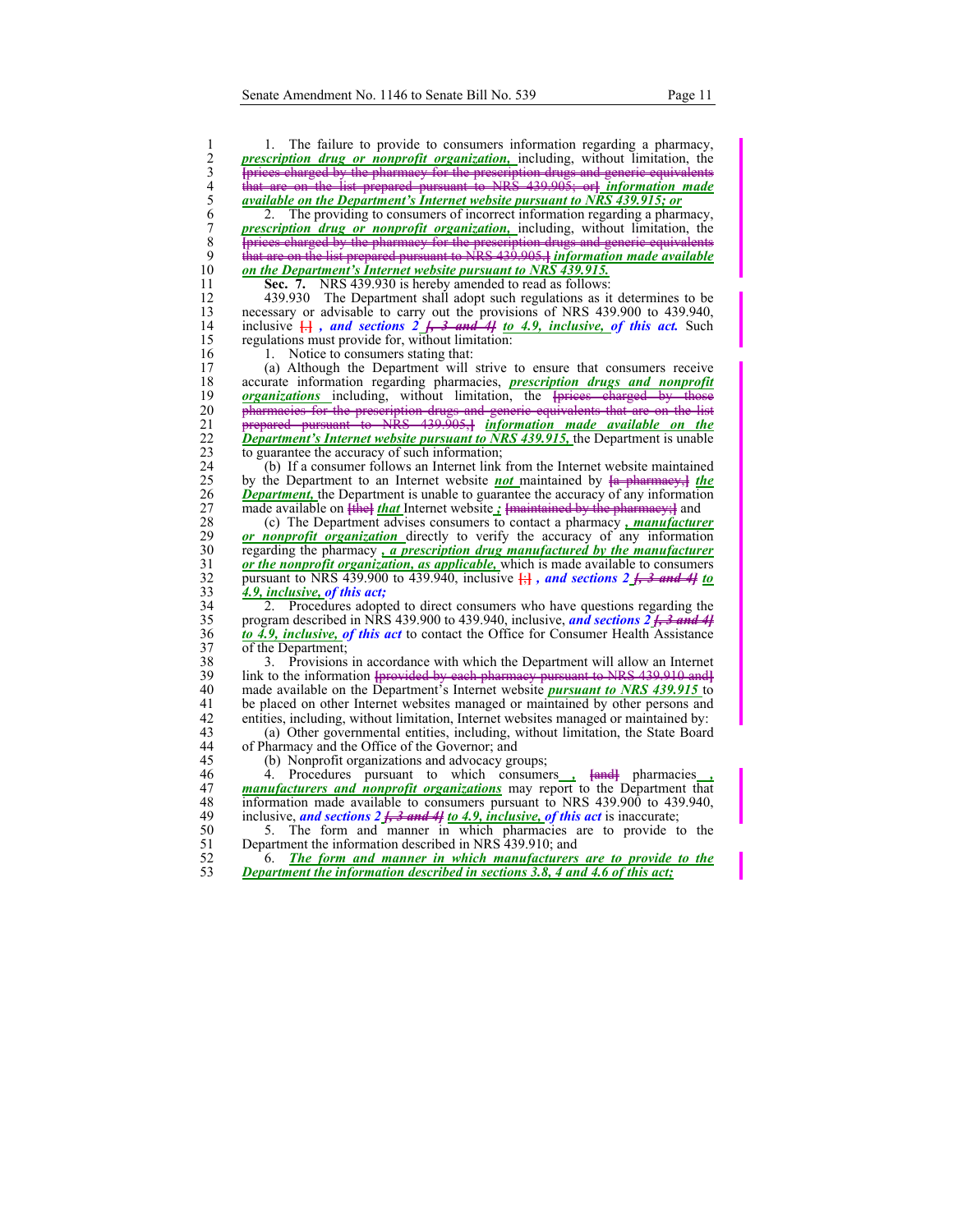| 1                       | 7. The form and manner in which pharmacy benefit managers are to                                 |
|-------------------------|--------------------------------------------------------------------------------------------------|
| $\frac{2}{3}$           | provide to the Department the information described in section 4.2 of this act;                  |
|                         | The form and manner in which pharmaceutical sales representatives are<br>8.                      |
| $\overline{\mathbf{4}}$ | to provide to the Department the information described in section 4.6 of this act;               |
| 5                       | The form and manner in which nonprofit organizations are to provide to                           |
| 6                       | the Department the information described in section 4.9 of this act, if required;                |
| $\overline{7}$          | and                                                                                              |
| 8                       | 10. Standards and criteria pursuant to which the Department may remove                           |
| 9                       | from its Internet website information regarding a pharmacy or an Internet link to                |
| 10                      | the Internet website maintained by a pharmacy, or both, if the Department                        |
| 11                      | determines that the pharmacy has:                                                                |
| 12                      | (a) Ceased to be licensed and in good standing pursuant to chapter 639 of NRS;                   |
| 13                      | <sub>or</sub>                                                                                    |
| 14                      | (b) Engaged in a pattern of providing to consumers information that is false or                  |
| 15                      | would be misleading to reasonably informed persons.                                              |
| 16                      | NRS 439.935 is hereby amended to read as follows:<br>Sec. 7.5.                                   |
| 17                      | 439.935 1. On or before July 1 of each odd-numbered year, the Department                         |
| 18                      | shall make a determination of whether sufficient money is available and authorized               |
| 19                      | for expenditure to fund one or more components of the programs and other duties                  |
| 20                      | of the Department relating to NRS 439.900 to 439.940, inclusive $\frac{1}{11}$ , and sections    |
| 21                      | 2 to 4.9, inclusive, of this act.                                                                |
| 22                      | The Department shall temporarily suspend any components of the program<br>2.                     |
| 23                      | or duties of the Department for which it determines pursuant to subsection 1 that                |
| 24                      | sufficient money is not available.                                                               |
| 25                      | The Department may apply for and accept any available grants and may<br>3.                       |
| 26                      | accept any bequests, devises, donations or gifts from any public or private source to            |
| 27                      | carry out the provisions of NRS 439.900 to 439.940, inclusive $\frac{1}{11}$ , and sections 2 to |
| 28                      | 4.9, inclusive, of this act.                                                                     |
| 29                      | NRS 439.940 is hereby amended to read as follows:<br>Sec. 8.                                     |
| 30                      | <i>I.</i> If a pharmacy that is licensed under the provisions of chapter<br>439.940              |
| 31                      | 639 of NRS and is located within the State of Nevada <i>for a manufacturer that does</i>         |
| 32                      | <b>business in this State</b> fails to provide to the Department the information required        |
| 33                      | to be provided pursuant to NRS 439.910 or fails to provide such information on a                 |
| 34                      | timely basis, and the failure was not caused by excusable neglect, technical                     |
| 35                      | problems or other extenuating circumstances, the Department may impose against                   |
| 36                      | the pharmacy <i>for manufacturer</i> an administrative penalty of not more than \$500            |
| 37                      | for each day of such failure.                                                                    |
| 38                      | 2. If a manufacturer fails to provide to the Department the information                          |
| 39                      | required by section 3.8, 4 or 4.6 of this act, a pharmacy benefit manager fails to               |
| 40                      | provide to the Department the information required by section 4.2 of this act, a                 |
| 41                      | nonprofit organization fails to post or provide to the Department, as applicable,                |
| 42                      | the information required by section 4.9 of this act or a manufacturer, pharmacy                  |
| 43                      | benefit manager or nonprofit organization fails to post or provide, as applicable,               |
| 44                      | such information on a timely basis, and the failure was not caused by excusable                  |
| 45                      | neglect, technical problems or other extenuating circumstances, the Department                   |
| 46                      | may impose against the manufacturer, pharmacy benefit manager or nonprofit                       |
| 47                      | organization, as applicable, an administrative penalty of not more than \$5,000 for              |
| 48                      | each day of such failure.                                                                        |
| 49                      | If a pharmaceutical sales representative fails to comply with the                                |
| 50                      | requirements of section 4.6 of this act, the Department may impose against the                   |
| 51                      | pharmaceutical sales representative an administrative penalty of not more than                   |

52 *\$500 for each day of such failure.*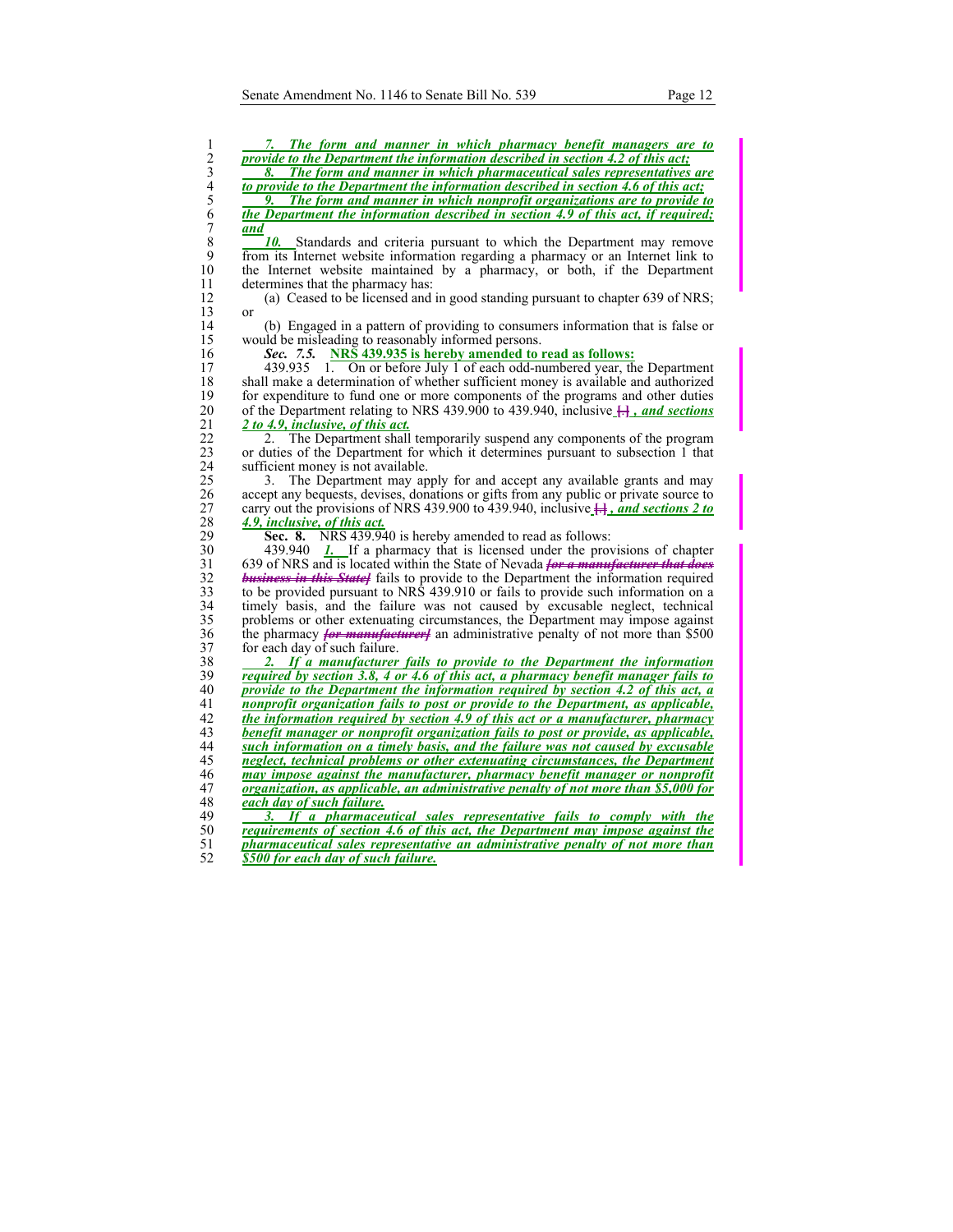| 1                       | 4. Any money collected as administrative penalties pursuant to this section            |
|-------------------------|----------------------------------------------------------------------------------------|
| $\overline{c}$          | must be accounted for separately and used by the Department to establish and           |
| 3                       | carry out programs to provide education concerning diabetes and prevent                |
| $\overline{\mathbf{4}}$ | diabetes.                                                                              |
| 5                       | Sec. 8.6.<br>Chapter 394 of NRS is hereby amended by adding thereto a                  |
| 6                       | new section to read as follows:                                                        |
| 7                       | The parent or legal guardian of a pupil who has asthma, anaphylaxis or                 |
| 8                       | diabetes may submit a written request to the principal or, if applicable, the school   |
| 9                       | nurse of the private school in which the pupil is enrolled to allow the pupil to self- |
| 10                      | administer medication for the treatment of the pupil's asthma, anaphylaxis or          |
| 11                      | diabetes while the pupil is on the grounds of the private school, participating in     |
| 12                      | an activity sponsored by the private school or on a school bus.                        |
| 13                      | A private school shall establish protocols for containing blood-borne<br>2.            |
| 14                      | pathogens and the handling and disposal of needles, medical devices and other          |
| 15                      | medical waste and provide a copy of these protocols and procedures to the parent       |
| 16                      | or guardian of a pupil who requests permission for the pupil to self-administer        |
| 17                      | <i>medication pursuant to subsection 1.</i>                                            |
| 18                      | 3. A written request made pursuant to subsection 1 must include:                       |
| 19                      | (a) A signed statement of a physician indicating that the pupil has asthma,            |
| 20                      | <i>anaphylaxis or diabetes and is capable of self-administration of the medication</i> |
| 21                      | while the pupil is on the grounds of the private school, participating in an activity  |
| 22                      | sponsored by the private school or on a school bus;                                    |
| 23                      | (b) A written treatment plan prepared by the physician pursuant to which the           |
| 24                      | pupil will manage his or her asthma, anaphylaxis or diabetes if the pupil              |
| 25                      | experiences an asthmatic attack, anaphylactic shock or diabetic episode while on       |
| 26                      | the grounds of the private school, participating in an activity sponsored by the       |
| 27                      | private school or on a school bus; and                                                 |
| 28                      | (c) A signed statement of the parent or legal guardian:                                |
| 29                      | (1) Indicating that the parent or legal guardian grants permission for the             |
| 30                      | pupil to self-administer the medication while the pupil is on the grounds of the       |
| 31                      | private school, participating in an activity sponsored by the private school or on a   |
| 32                      | school bus;                                                                            |
| 33                      | (2) Acknowledging that the parent or legal guardian is aware of and                    |
| 34                      | understands the provisions of subsections 4 and 5;                                     |
| 35                      | (3) Acknowledging the receipt of the protocols provided pursuant to                    |
| 36                      | subsection 2;                                                                          |
| 37                      | (4) Acknowledging that the protocols established pursuant to subsection                |
| 38                      | 2 have been explained to the pupil who will self-administer the medication and         |
| 39                      | that he or she has agreed to comply with the protocols; and                            |
| 40                      | (5) Acknowledging that authorization to self-administer medication                     |
| 41                      | pursuant to this section may be revoked if the pupil fails to comply with the          |
| 42                      | protocols established pursuant to subsection 2.                                        |
| 43                      | The provisions of this section do not create a duty for the private school             |
| 44                      | in which the pupil is enrolled, or an employee or agent thereof, that is in addition   |
| 45                      | to those duties otherwise required in the course of service or employment.             |
| 46                      | 5. If a pupil is granted authorization pursuant to this section to self-               |
| 47                      | administer medication, the governing body of the private school in which the           |
| 48                      | pupil is enrolled, the private school and any employee or agent thereof, are           |
| 49                      | <i>immune from liability for the injury to or death of:</i>                            |
| 50                      | (a) The pupil as a result of self-administration of a medication pursuant to           |
| 51                      | this section or the failure of the pupil to self-administer such a medication; and     |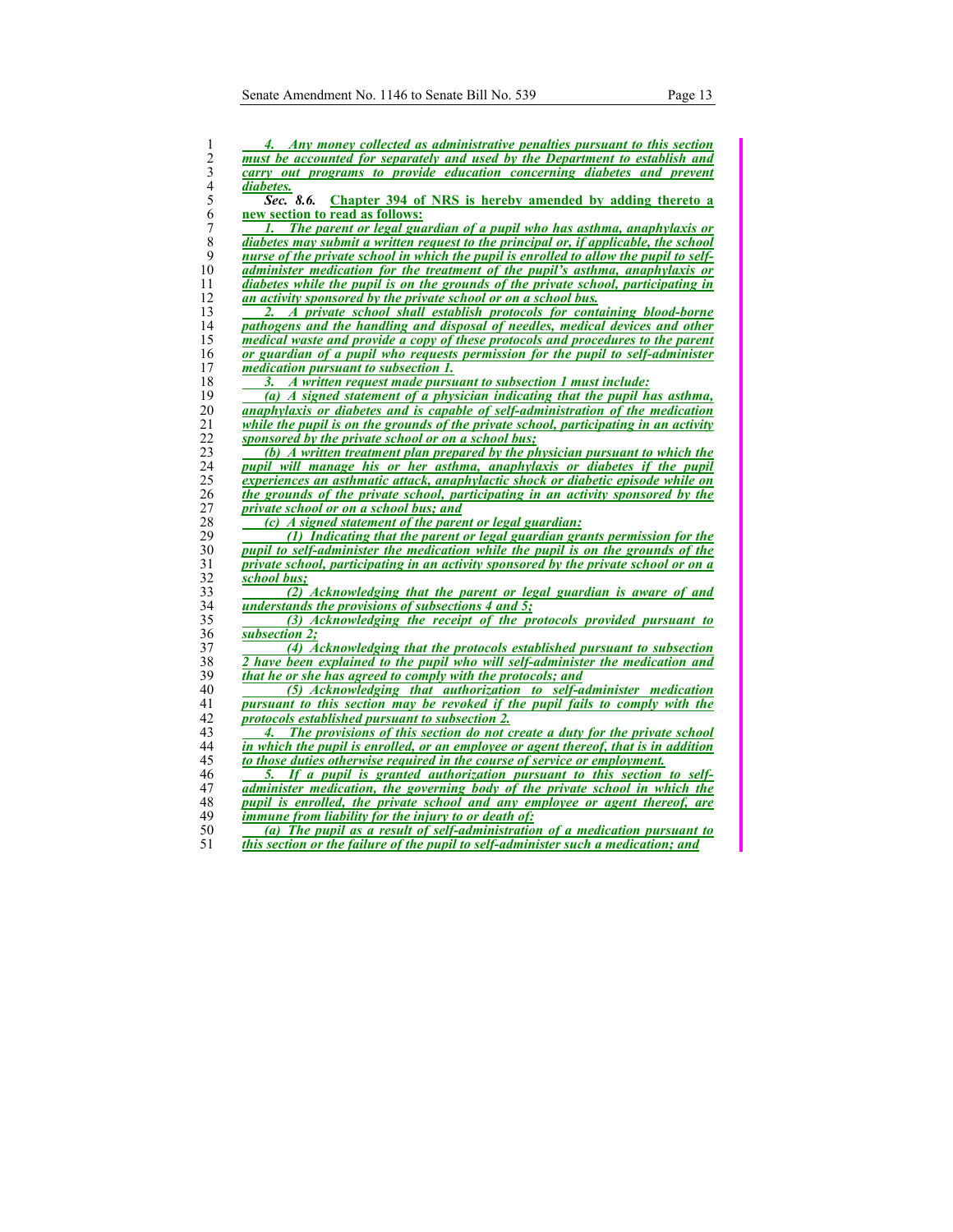| 1                | (b) Any other person as a result of exposure to or injury caused by needles,          |
|------------------|---------------------------------------------------------------------------------------|
| $\overline{c}$   | medical devices or other medical waste from the self-administration                   |
| 3                | <i>medication</i> by a pupil pursuant to this section.                                |
| $\overline{4}$   | 6. Upon receipt of a request that complies with subsection 3, the principal           |
| 5                | or, if applicable, the school nurse of the private school in which the pupil is       |
| 6                | enrolled shall provide written authorization for the pupil to carry and self-         |
| $\boldsymbol{7}$ | administer medication to treat his or her asthma, anaphylaxis or diabetes while       |
| 8                | the pupil is on the grounds of the private school, participating in an activity       |
| 9                | sponsored by the private school or on a school bus. The written authorization         |
| 10               | must be filed with the principal or, if applicable, the school nurse of the private   |
| 11               | school in which the pupil is enrolled and must include:                               |
| 12               | (a) The name and purpose of the medication which the pupil is authorized to           |
| 13               | self-administer;                                                                      |
| 14               | (b) The prescribed dosage and the duration of the prescription;                       |
| 15               | (c) The times or circumstances, or both, during which the medication is               |
| 16               | required or recommended for self-administration;                                      |
| 17               | (d) The side effects that may occur from an administration of the                     |
| 18               | medication;                                                                           |
| 19               | (e) The name and telephone number of the pupil's physician and the name               |
| 20               | and telephone number of the person to contact in the case of a medical                |
| 21               | emergency concerning the pupil; and                                                   |
| 22               | (f) The procedures for the handling and disposal of needles, medical devices          |
| 23               | and other medical waste.                                                              |
| 24               | 7. The written authorization provided pursuant to subsection 6 is valid for 1         |
| 25               | school year. If a parent or legal guardian submits a written request that complies    |
| 26               | with subsection 3, the principal or, if applicable, the school nurse of the private   |
| 27               | school in which the pupil is enrolled shall renew and, if necessary, revise the       |
| 28               | written authorization.                                                                |
| 29               | If a parent or legal guardian of a pupil who is authorized pursuant to this<br>8.     |
| 30               | section to carry medication on his or her person provides to the principal or, if     |
| 31               | applicable, the school nurse of the private school in which the pupil is enrolled     |
| 32               | doses of the medication in addition to the dosage that the pupil carries on his or    |
| 33               | her person, the principal or, if applicable, the school nurse shall ensure that the   |
| 34               | <i>additional medication is:</i>                                                      |
| 35<br>36         | (a) Stored on the premises of the private school in a location that is secure;<br>and |
| 37               | (b) Readily available if the pupil experiences an asthmatic attack,                   |
| 38               | anaphylactic shock or diabetic episode during school hours.                           |
| 39               | 9. An employee of a private school who willfully violates any provision of            |
| 40               | this section is guilty of a misdemeanor.                                              |
| 41               | 10. As used in this section:                                                          |
| 42               | (a) "Medication" has the meaning ascribed to it in NRS 392.425.                       |
| 43               | (b) "Physician" has the meaning ascribed to it in NRS $392.425$ .                     |
| 44               | "Self-administer" has the meaning ascribed to it in NRS 392,425.<br>(c)               |
| 45               | Sec. 9. NRS 600A.030 is hereby amended to read as follows:                            |
| 46               | 600A.030 As used in this chapter, unless the context otherwise requires:              |
| 47               | "Improper means" includes, without limitation:<br>1.                                  |
| 48               | $(a)$ Theft;                                                                          |
| 49               | (b) Bribery;                                                                          |
| 50               | (c) Misrepresentation;                                                                |
| $\epsilon$ 1     | $(A)$ Willful broach or willful inducement of a broach of a duty to mointain          |

51 (d) Willful breach or willful inducement of a breach of a duty to maintain secrecy;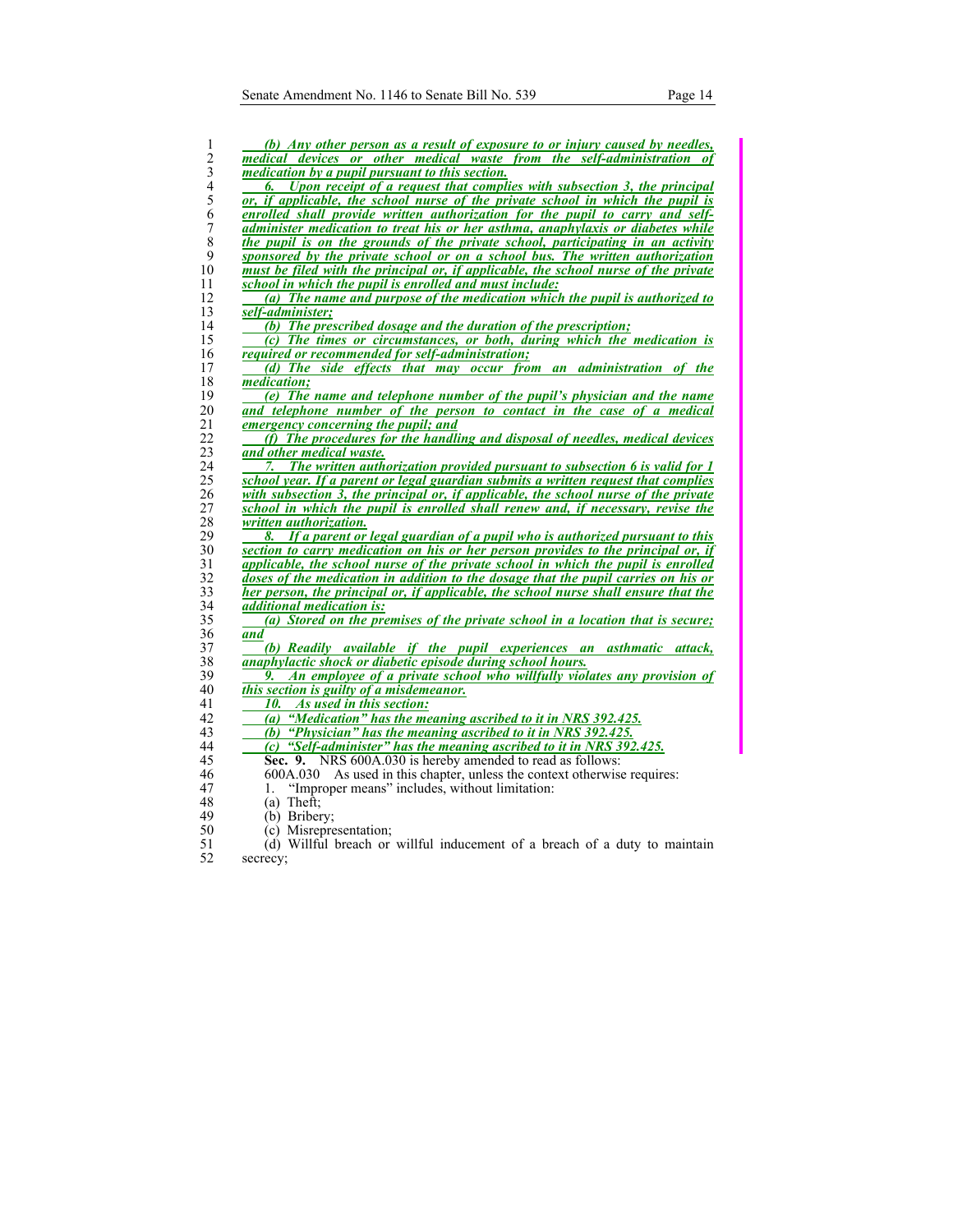1 (e) Willful breach or willful inducement of a breach of a duty imposed by<br>2 common law, statute, contract, license, protective order or other court or<br>3 administrative order; and<br>4 (f) Espionage through electronic or oth common law, statute, contract, license, protective order or other court or administrative order; and 4 (f) Espionage through electronic or other means.<br>
5 2. "Misappropriation" means:<br>
6 (a) Acquisition of the trade secret of another by a 2. "Misappropriation" means: 6 (a) Acquisition of the trade secret of another by a person by improper means; 7 (b) Acquisition of a trade secret of another by a person who knows or has reason to know that the trade secret was acquired by improper means; or 8 reason to know that the trade secret was acquired by improper means; or 9 (c) Disclosure or use of a trade secret of another without express 9 (c) Disclosure or use of a trade secret of another without express or implied consent by a person who: 11 (1) Used improper means to acquire knowledge of the trade secret; 12 (2) At the time of disclosure or use, knew or had reason to know that his or her knowledge of the trade secret was: her knowledge of the trade secret was: 14 (I) Derived from or through a person who had used improper means to acquire it: acquire it; 16 (II) Acquired under circumstances giving rise to a duty to maintain its secrecy or limit its use; or secrecy or limit its use; or 18 (III) Derived from or through a person who owed a duty to the person<br>19 seeking relief to maintain its secrecy or limit its use; or 19 seeking relief to maintain its secrecy or limit its use; or 20 (3) Before a material change of his or her pos 20 (3) Before a material change of his or her position, knew or had reason to 21 know that it was a trade secret and that knowledge of it had been acquired by 21 know that it was a trade secret and that knowledge of it had been acquired by accident or mistake. 22 accident or mistake.<br>23 3. "Owner" m 23 3. "Owner" means the person who holds legal or equitable title to a trade 24 secret.<br>25 4. 25 4. "Person" means a natural person, corporation, business trust, estate, trust, 26 partnership, association, joint venture, government, governmental subdivision or 27 agency, or any other legal or commercial entity.<br>28 5. "Trade secret" <del>[means]</del>: 28 5. "Trade secret" **[means]** *:* **(a)** *Means* information, inc 29 *(a) Means* information, including, without limitation, a formula, pattern, 30 compilation, program, device, method, technique, product, system, process, design, prototype, procedure, computer programming instruction or code that:  $\frac{1}{2}$  **[(a)** *(i)* Derives independent economic value, actual or potential, from not being generally known to, and not being readily ascertainable by proper means by 33 being generally known to, and not being readily ascertainable by proper means by<br>34 the public or any other persons who can obtain commercial or economic value from the public or any other persons who can obtain commercial or economic value from 35 its disclosure or use; and  $\frac{1}{2}$  **[(b)] (2)** Is the subject of efforts that are reasonable under the circumstances to maintain its secrecy. 37 maintain its secrecy.<br>38 *(b)* Does not in 38 *(b) Does not include any information that a manufacturer is required to*  39 *report pursuant to section 3.8 or 4 of this act , information that a pharmaceutical*  40 *sales representative is required to report pursuant to section 4.6 of this act or* 41 *information that a pharmacy benefit manager is required to <del>lpost orl</del> report* 41 *information that a pharmacy benefit manager is required to <del>[post or]</del> report 42 <i>pursuant to section <del>[21]</del> 4.2 of this act, to the extent that such information is* 42 *pursuant to section [21] 4.2 of this act, to the extent that such information is*   $required to be disclosed by those sections.$ 44 **Sec. 10.** Chapter 683A of NRS is hereby amended by adding thereto the 45 provisions set forth as sections 11 to 21, inclusive, of this act. 46 **Sec. 11. [***"Pharmacy benefit manager" means an entity that contracts with*  47 *or is employed by a third party, as defined in section 16 of this act, and manages*  48 *the pharmacy benefits plan, as defined in section 15 of this act, provided by the*  49 *third party.]* **(Deleted by amendment.)** 50 **Sec. 12.** *As used in sections 12 to 21, inclusive, of this act, unless the*  51 *context otherwise requires, the words and terms defined in sections 13 to 16,* 

52 *inclusive, of this act have the meanings ascribed to them in those sections.*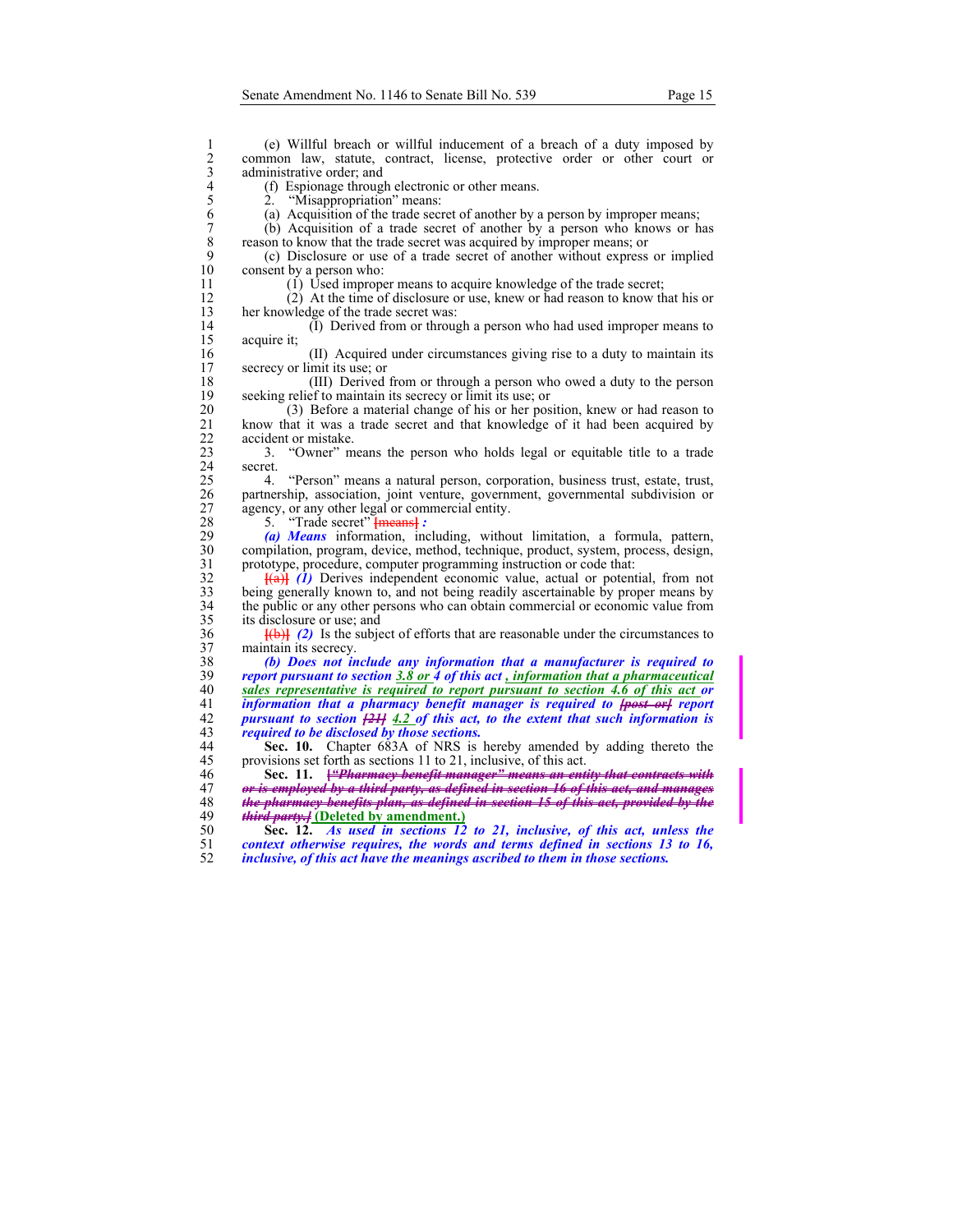| 1              | Sec. 13.<br>"Covered person" means a person who is covered by a pharmacy                                                                                             |
|----------------|----------------------------------------------------------------------------------------------------------------------------------------------------------------------|
| $\overline{c}$ | benefits plan.                                                                                                                                                       |
| 3              | "Pharmacy" has the meaning ascribed to it in NRS 639.012.<br>Sec. 14.                                                                                                |
| 4              | Sec. 14.5. "Pharmacy benefit manager" means an entity that contracts                                                                                                 |
| 5              | with or is employed by a third party and manages the pharmacy benefits plan                                                                                          |
| 6              | provided by the third party.                                                                                                                                         |
| 7              | "Pharmacy benefits plan" means coverage of prescription drugs<br>Sec. 15.                                                                                            |
| 8              | <i>provided by a third party.</i>                                                                                                                                    |
| 9              | "Third party" means:<br>Sec. 16.                                                                                                                                     |
| 10             | An insurer, as that term is defined in NRS 679B.540;<br>1.                                                                                                           |
| 11             | A health benefit plan, as that term is defined in NRS 689A.540, for<br>2.                                                                                            |
| 12             | employees which provides a pharmacy benefits plan;                                                                                                                   |
| 13             | A participating public agency, as that term is defined in NRS 287.04052,<br>3.                                                                                       |
| 14             | and any other local governmental agency of the State of Nevada which provides a                                                                                      |
| 15             | system of health insurance for the benefit of its officers and employees, and the                                                                                    |
| 16             | dependents of officers and employees, pursuant to chapter 287 of NRS; or                                                                                             |
| 17             | Any other insurer or organization that provides health coverage or<br>4.                                                                                             |
| 18             | benefits or coverage of prescription drugs as part of workers' compensation                                                                                          |
| 19             | <i>insurance in accordance with state or federal law.</i>                                                                                                            |
| 20             | $\rightarrow$ The term does not include an insurer that provides coverage under a policy of                                                                          |
| 21             | casualty or property insurance.                                                                                                                                      |
| 22             | Sec. 17. <del>[The]</del> 1. Except as otherwise provided in subsection 2, the                                                                                       |
| 23             | requirements of sections 12 to 21, inclusive, of this act and any regulations                                                                                        |
| 24             | adopted by the Commissioner pursuant thereto do not apply to the coverage of                                                                                         |
| 25             | prescription drugs under a plan that is subject to the Employee Retirement                                                                                           |
| 26             | <i>Income Security Act of 1974 or any information relating to such coverage.</i>                                                                                     |
| 27             | 2. A plan described in subsection 1 may, by contract, require a pharmacy                                                                                             |
| 28             | benefit manager that manages the coverage of prescription drugs under the plan                                                                                       |
| 29             | to comply with the requirements of sections 12 to 21, inclusive, of this act and any                                                                                 |
| 30             | regulations adopted by the Commissioner pursuant thereto.                                                                                                            |
| 31             | Sec. 18. <i>H. A pharmacy benefit manager shall not operate in this State</i>                                                                                        |
| 32             | <del>unless the pharmacy benefit manager has obtained a license from the</del>                                                                                       |
| 33             | <del>Commissioner.</del>                                                                                                                                             |
| 34             | <u> 2. – </u><br>A person who wishes to obtain a license as a pharmacy benefit manager                                                                               |
| 35             | must                                                                                                                                                                 |
| 36             | a) Submit an application to the Commissioner in the form prescribed by the                                                                                           |
| 37             | <del>Commissioner: and</del>                                                                                                                                         |
| 38             | <u>(b) Pay the licensure fee prescribed by regulation by the Commissioner.</u>                                                                                       |
| 39             | 3. The Commissioner may adopt such regulations as he or she deems                                                                                                    |
| 40             | necessary and appropriate to establish the qualifications to receive a license as a                                                                                  |
| 41             | pharmacy benefit manager and ensure compliance with the requirements of                                                                                              |
| 42             | sections 12 to 21, inclusive, of this act. [Deleted by amendment.]                                                                                                   |
| 43<br>44       | Sec. 19. <del>[1.]</del> A pharmacy benefit manager has a fiduciary duty to a third                                                                                  |
|                | party with which the pharmacy benefit manager has entered into a contract to                                                                                         |
| 45<br>46       | manage the pharmacy benefits plan of the third party and shall notify the third                                                                                      |
| 47             | party in writing of any activity, policy or practice of the pharmacy benefit<br>manager that presents a conflict of interest that interferes with the ability of the |
| 48             | <i>pharmacy benefit manager to discharge that fiduciary duty.</i>                                                                                                    |
| 49             | <u>12. A pharmacy benefit manager shall reimburse to a third party with which</u>                                                                                    |
| 50             | <del>it has entered into a contract described in subsection 1 at least 80 percent of the</del>                                                                       |
| 51             | amount of any rebate obtained from a manufacturer for the sale to a covered                                                                                          |
| 52             | person of a prescription drug used to treat diabetes.]                                                                                                               |
| 53             | Sec. 20. 1. A pharmacy benefit manager shall not:                                                                                                                    |
|                |                                                                                                                                                                      |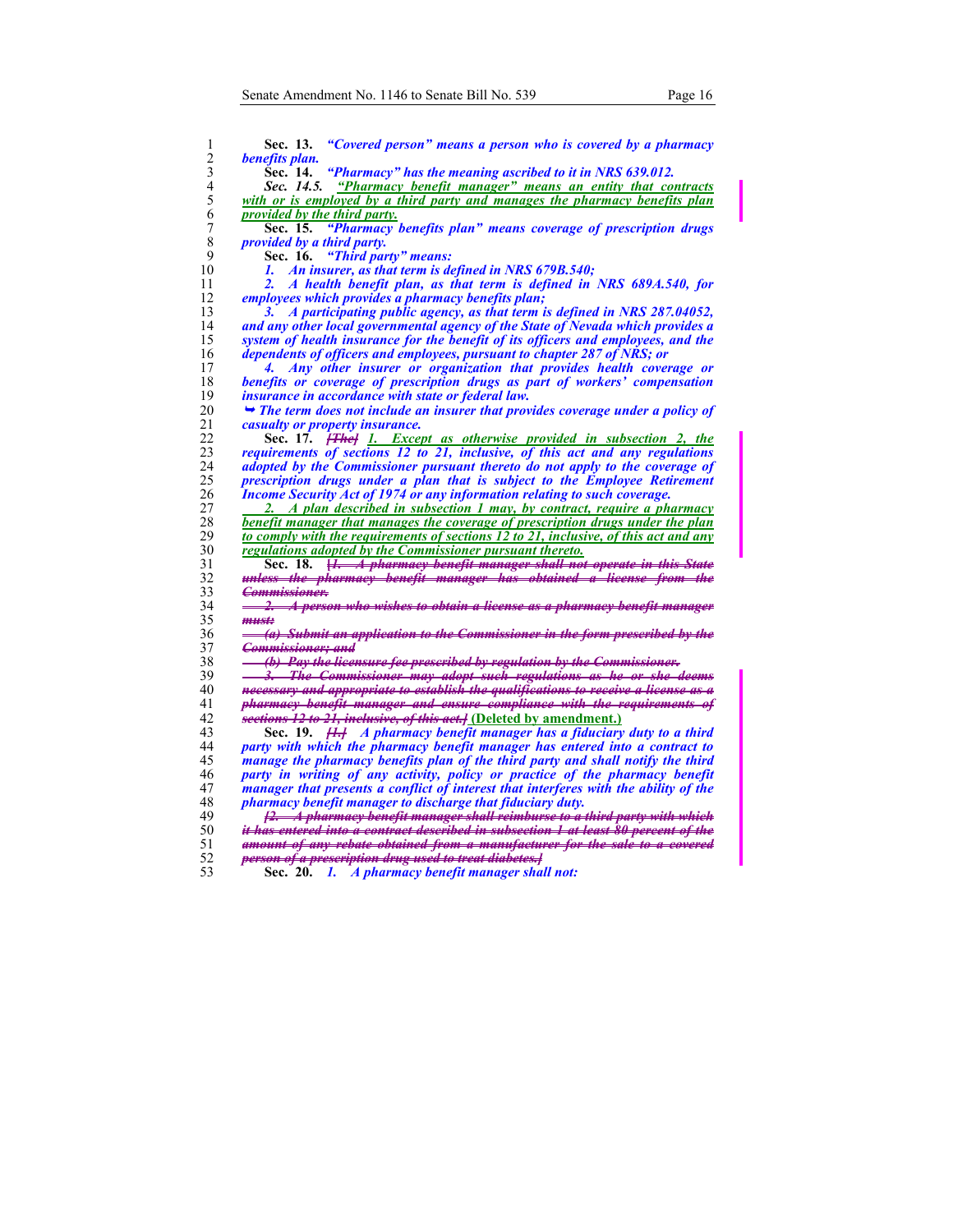| 1              | (a) Prohibit a pharmacist or pharmacy from providing information to a                   |
|----------------|-----------------------------------------------------------------------------------------|
| 2              | covered person concerning the amount of any copayment or coinsurance for a              |
| 3              | prescription drug or informing a covered person concerning the clinical efficacy        |
| $\overline{4}$ | <i>of a less expensive alternative drug;</i>                                            |
| 5              | (b) Penalize a pharmacist or pharmacy for providing the information                     |
| 6              | described in paragraph (a) or selling a less expensive alternative drug to a            |
| 7              | <i>covered person;</i>                                                                  |
| 8              | (c) Prohibit a pharmacy from offering or providing delivery services directly           |
| 9              | to a covered person as an ancillary service of the pharmacy; or                         |
| 10             |                                                                                         |
|                | (d) If the pharmacy benefit manager manages a pharmacy benefits plan that               |
| 11             | provides coverage through a network plan, charge a copayment or coinsurance             |
| 12             | for a prescription drug in an amount that is greater than the total amount paid to      |
| 13             | a pharmacy that is in the network of providers under contract with the third            |
| 14             | party.                                                                                  |
| 15             | As used in this section, "network plan" means a health benefit plan<br>2.               |
| 16             | offered by a health carrier under which the financing and delivery of medical           |
| 17             | care is provided, in whole or in part, through a defined set of providers under         |
| 18             | contract with the carrier. The term does not include an arrangement for the             |
| 19             | <i>financing of premiums.</i>                                                           |
| 20             | Sec. 21. <del>[1. A pharmacy benefit manager shall post on an Internet</del>            |
| 21             | website that is maintained by the pharmacy benefit manager and accessible to the        |
| 22             | public the rate at which the pharmacy benefit manager reimburses each                   |
| 23             | pharmacy for each prescription drug used to treat diabetes that is covered by a         |
| 24             | prescription drug plan managed by the pharmacy benefit manager.                         |
| 25             | <del>2. On or before February 1 of each year, a pharmacy benefit manager shall</del>    |
| 26             | <del>submit to the Division a report which includes:</del>                              |
| 27             | (a) The total amount of all rebates that the pharmacy benefit manager                   |
| 28             |                                                                                         |
| 29             | <del>negotiated with manufacturers, as defined in NRS 639.009, during the</del>         |
|                | immediately preceding ealendar year for prescription drugs used to treat diabetes;      |
| 30             | (b) The total amount of all rebates described in paragraph (a) that were                |
| 31             | retained by the pharmacy benefit manager; and                                           |
| 32             | (c) The total amount of all rebates described in paragraph (a) that were                |
| 33             | negotiated for purchases of such drugs for use by:                                      |
| 34             | (1) Recipients of Medicare;                                                             |
| 35             | (2) Recipients of Medicaid;                                                             |
| 36             | (3) Persons covered by third parties that are governmental entities which               |
| 37             | <del>are not described in subparagraph (1) or (2); and</del>                            |
| 38             | (4) Persons covered by third parties that are not governmental entities.                |
| 39             | 3. The Division shall post the reports submitted pursuant to subsection 2 on            |
| 40             | <i>an Internet website maintained by the Division.]</i> (Deleted by amendment.)         |
| 41             | [NRS 683A.020 is hereby amended to read as follows:<br>Sec. 22.                         |
| 42             | 683A.020 As used in this Code, unless the context otherwise requires, the               |
| 43             | words and terms defined in NRS 683A.025 to 683A.078, inclusive, and section 11          |
| 44             | of this act have the meanings ascribed to them in those sections.] (Deleted by          |
| 45             | amendment.)                                                                             |
| 46             | [NRS 683A.383 is hereby amended to read as follows:<br>Sec. 23.                         |
| 47             | 683A.383 1. A natural person who applies for the issuance or renewal of a               |
| 48             | ecrtificate of registration as an administrator or a license as a producer of insurance |
|                |                                                                                         |
| 49             | y [or] managing general agent or pharmacy benefit manager shall submit to the           |
| 50             | Commissioner the statement prescribed by the Division of Welfare and Supportive         |
| 51             | Services of the Department of Health and Human Services pursuant to NRS                 |
| 52             | 425.520. The statement must be completed and signed by the applicant.                   |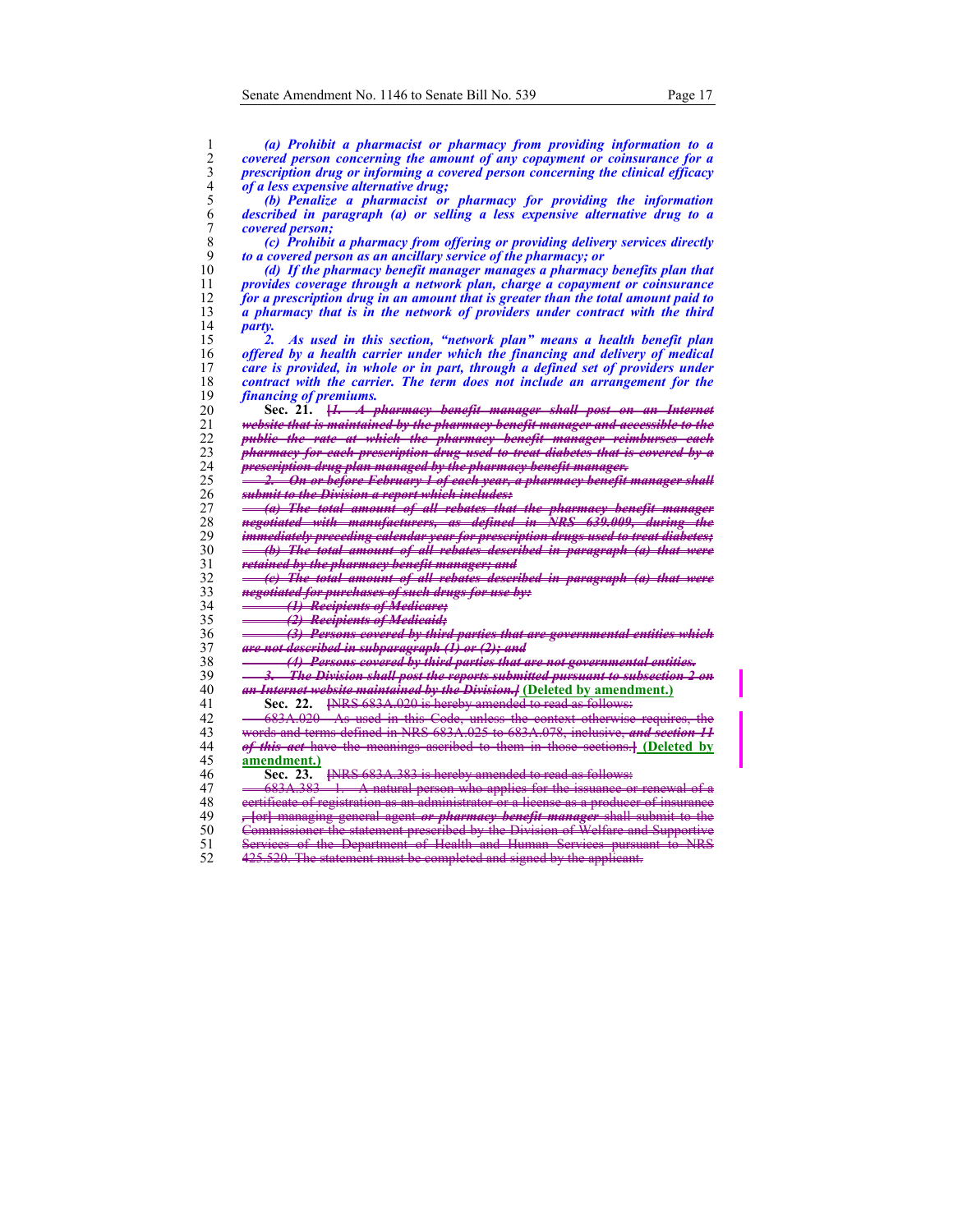$\mathsf{I}$ 

| 2. The Commissioner shall include the statement required pursuant to                                                                                  |
|-------------------------------------------------------------------------------------------------------------------------------------------------------|
| subsection 1 in:                                                                                                                                      |
| (a) The application or any other forms that must be submitted for the issuance                                                                        |
|                                                                                                                                                       |
| or renewal of the certificate of registration or license; or                                                                                          |
| (b) A separate form prescribed by the Commissioner.                                                                                                   |
| $\frac{3}{2}$ . A certificate of registration as an administrator or a license as a producer of                                                       |
| insurance, [or] managing general agent or pharmacy benefit manager may not be                                                                         |
| issued or renewed by the Commissioner if the applicant is a natural person who:                                                                       |
| $(a)$ Fails to submit the statement required pursuant to subsection $1$ ; or                                                                          |
|                                                                                                                                                       |
| (b) Indicates on the statement submitted pursuant to subsection 1 that he or she                                                                      |
| is subject to a court order for the support of a child and is not in compliance with                                                                  |
| the order or a plan approved by the district attorney or other public agency                                                                          |
| enforcing the order for the repayment of the amount owed pursuant to the order.                                                                       |
| <u>4. If an applicant indicates on the statement submitted pursuant to subsection</u>                                                                 |
|                                                                                                                                                       |
| 1 that the applicant is subject to a court order for the support of a child and is not in                                                             |
| compliance with the order or a plan approved by the district attorney or other public                                                                 |
| agency enforcing the order for the repayment of the amount owed pursuant to the                                                                       |
| order, the Commissioner shall advise the applicant to contact the district attorney or                                                                |
| other public agency enforcing the order to determine the actions that the applicant                                                                   |
|                                                                                                                                                       |
| may take to satisfy the arrearage.] (Deleted by amendment.)                                                                                           |
| Sec. 24. <b>EXRS 683A.385</b> is hereby amended to read as follows:                                                                                   |
|                                                                                                                                                       |
| 683A.385 1. If the Commissioner receives a copy of a court order issued pursuant to NRS 425.540 that provides for the suspension of all professional, |
| eccupational and recreational licenses, certificates and permits issued to a person                                                                   |
| who is the holder of a certificate of registration as an administrator or a license as a                                                              |
|                                                                                                                                                       |
| producer of insurance, [or] managing general agent [,] or pharmacy benefit                                                                            |
| <i>manager</i> , the Commissioner shall suspend the eertificate of registration or license                                                            |
| issued to that person at the end of the 30th day after the date on which the court                                                                    |
| order was issued unless the Commissioner receives a letter issued to the holder of                                                                    |
| the eertificate of registration or license by the district attorney or other public                                                                   |
| agency pursuant to NRS 425.550 stating that the holder of the certificate of                                                                          |
|                                                                                                                                                       |
| registration or license has complied with the subpoena or warrant or has satisfied                                                                    |
| the arrearage pursuant to NRS 425.560.                                                                                                                |
| 2. The Commissioner shall reinstate a certificate of registration as an                                                                               |
| administrator or a license as a producer of insurance, [or] managing general agent                                                                    |
| or pharmacy benefit manager that has been suspended by a district court pursuant                                                                      |
|                                                                                                                                                       |
| to NRS 425.540 if the Commissioner receives a letter issued by the district attorney                                                                  |
| or other public agency pursuant to NRS 425.550 to the person whose certificate of                                                                     |
| registration or license was suspended stating that the person whose certificate of                                                                    |
| registration or license was suspended has complied with the subpoena or warrant or                                                                    |
| has satisfied the arrearage pursuant to NRS 425.560.] (Deleted by amendment.)                                                                         |
|                                                                                                                                                       |
| Sec. 25. <b>EXRS 683A.387</b> is hereby amended to read as follows:                                                                                   |
| 683A.387 The application of a natural person who applies for the issuance of                                                                          |
| a certificate of registration as an administrator or a license as a producer of                                                                       |
| insurance, [or] managing general agent or pharmacy benefit manager must                                                                               |
| include the social security number of the applicant.] (Deleted by amendment.)                                                                         |
|                                                                                                                                                       |
| Sec. 26. <del>PNRS 683A.451 is hereby amended to read as follows:</del>                                                                               |
| 683A.451 The Commissioner may refuse to issue a license or certificate                                                                                |
| pursuant to this chapter or may place any person to whom a license or certificate is                                                                  |
| issued pursuant to this chapter on probation, suspend the person for not more than                                                                    |
| 12 months, or revoke or refuse to renew his or her license or certificate, or may                                                                     |
|                                                                                                                                                       |
| impose an administrative fine or take any combination of the foregoing actions, for                                                                   |
| one or more of the following equaes:                                                                                                                  |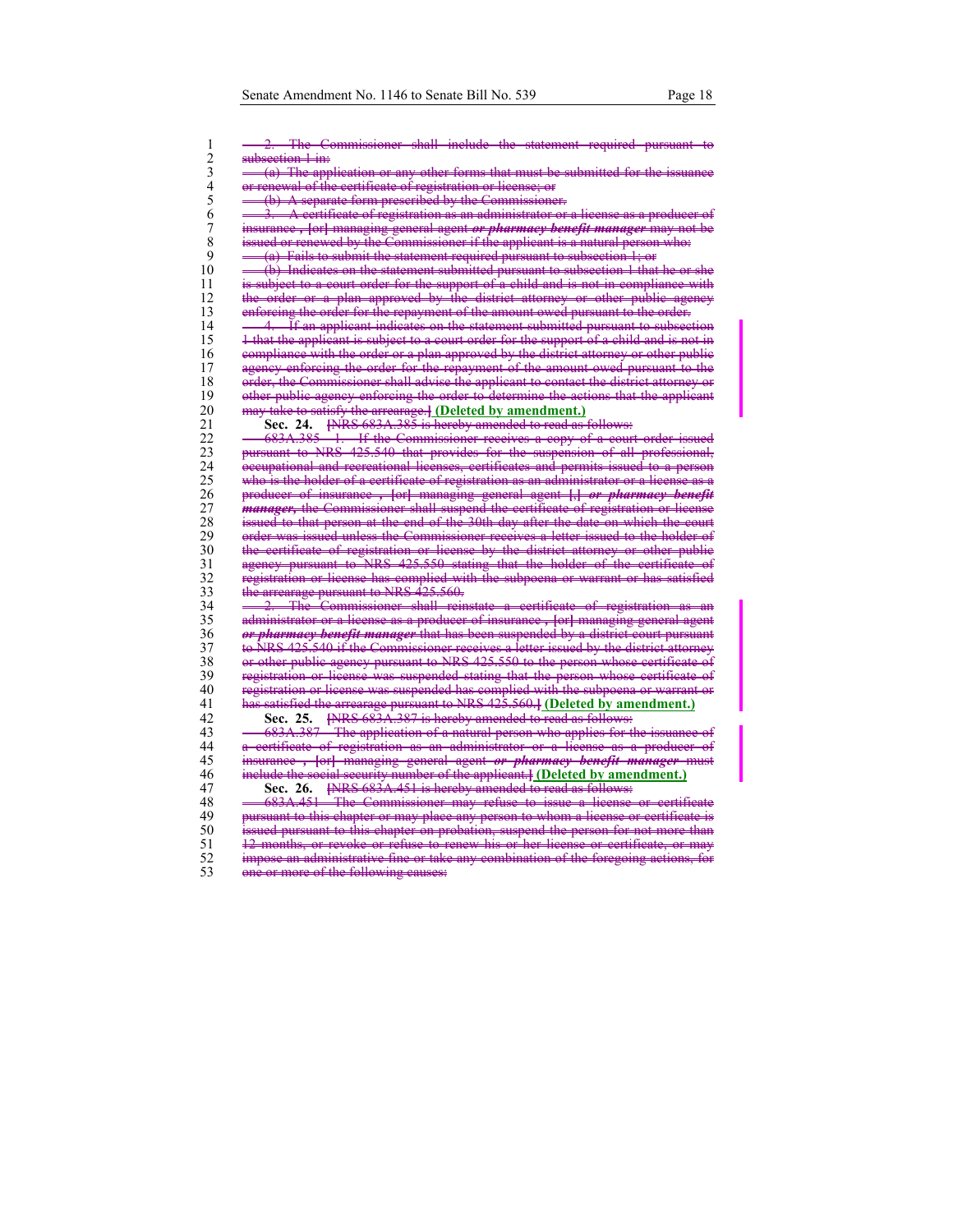| 1                       | 1. Providing incorrect, misleading, incomplete or partially untrue information       |
|-------------------------|--------------------------------------------------------------------------------------|
| $\overline{c}$          | in his or her application for a license.                                             |
| 3                       | 2. Violating a law regulating insurance, or violating a regulation, order            |
| $\overline{\mathbf{4}}$ | subpoena of the Commissioner or an equivalent officer of another state.              |
| 5                       | 3. Obtaining or attempting to obtain a license through misrepresentation or          |
| 6                       | fraud-                                                                               |
| $\sqrt{ }$              |                                                                                      |
| $\,$ 8 $\,$             | 4. Misappropriating, converting or improperly withholding money or property          |
|                         | received in the course of the business of insurance.                                 |
| 9                       | 5. Intentionally misrepresenting the terms of an actual or proposed contract of      |
| 10                      | or application for insurance.                                                        |
| 11                      | 6. Conviction of a felony or a crime which involves theft, fraud, dishonesty or      |
| 12                      | moral turpitude.                                                                     |
| 13                      | 7. Admitting or being found to have committed an unfair trade practice or            |
| 14                      | fraud.                                                                               |
| 15                      | 8. Using fraudulent, coercive or dishonest practices, or demonstrated                |
| 16                      | incompetence, untrustworthiness or financial irresponsibility in the conduct of      |
| 17                      | business, or otherwise, in this State or elsewhere.                                  |
| 18                      | 9. Denial, suspension or revocation of a license as a producer of insurance [.]      |
| 19                      | or pharmacy benefit manager, or [its equivalent,] their equivalents, in any other    |
| 20                      | state, territory or province.                                                        |
| 21                      | 10. Forging another's name to an application for insurance or any other              |
| 22                      | document relating to the transaction of insurance.                                   |
| 23                      | 11. Improperly using notes or other reference material to complete                   |
| 24                      | examination for a license related to insurance.                                      |
| 25                      | 12. Knowingly accepting business related to insurance from an unlicensed             |
| 26                      | person.                                                                              |
| 27                      | 13. Failing to comply with an administrative or judicial order imposing              |
| 28                      | obligation of child support.                                                         |
| 29                      | 14. Failing to pay a tax as required by law.                                         |
| 30                      | <del>15. Failing to adequately discharge the fiduciary duty imposed upon a</del>     |
| 31                      | <i>pharmacy benefit manager by section 19 of this act.</i> [Deleted by amendment.]   |
| 32                      | <i>Sec.</i> 26.3. NRS 689A.405 is hereby amended to read as follows:                 |
| 33                      | 689A.405 1. An insurer that offers or issues a policy of health insurance            |
|                         |                                                                                      |
| 34                      | which provides coverage for prescription drugs shall include with any summary,       |
| 35                      | certificate or evidence of that coverage provided to an insured, notice of whether a |
| 36                      | formulary is used and, if so, of the opportunity to secure information regarding the |
| 37                      | formulary from the insurer pursuant to subsection 2. The notice required by this     |
| 38                      | subsection must:                                                                     |
| 39                      | (a) Be in a language that is easily understood and in a format that is easy to       |
| 40                      | understand:                                                                          |
| 41                      | (b) Include an explanation of what a formulary is; and                               |
| 42                      | (c) If a formulary is used, include:                                                 |
| 43                      | $(1)$ An explanation of:                                                             |
| 44                      | (I) How often the contents of the formulary are reviewed; and                        |
| 45                      | (II) The procedure and criteria for determining which prescription                   |
| 46                      | drugs are included in and excluded from the formulary; and                           |
| 47                      | (2) The telephone number of the insurer for making a request for                     |
| 48                      | information regarding the formulary pursuant to subsection 2.                        |
| 49                      | If an insurer offers or issues a policy of health insurance which provides<br>2.     |
| 50                      | coverage for prescription drugs and a formulary is used, the insurer shall:          |
| 51                      | (a) Provide to any insured or participating provider of health care, upon            |

52 request: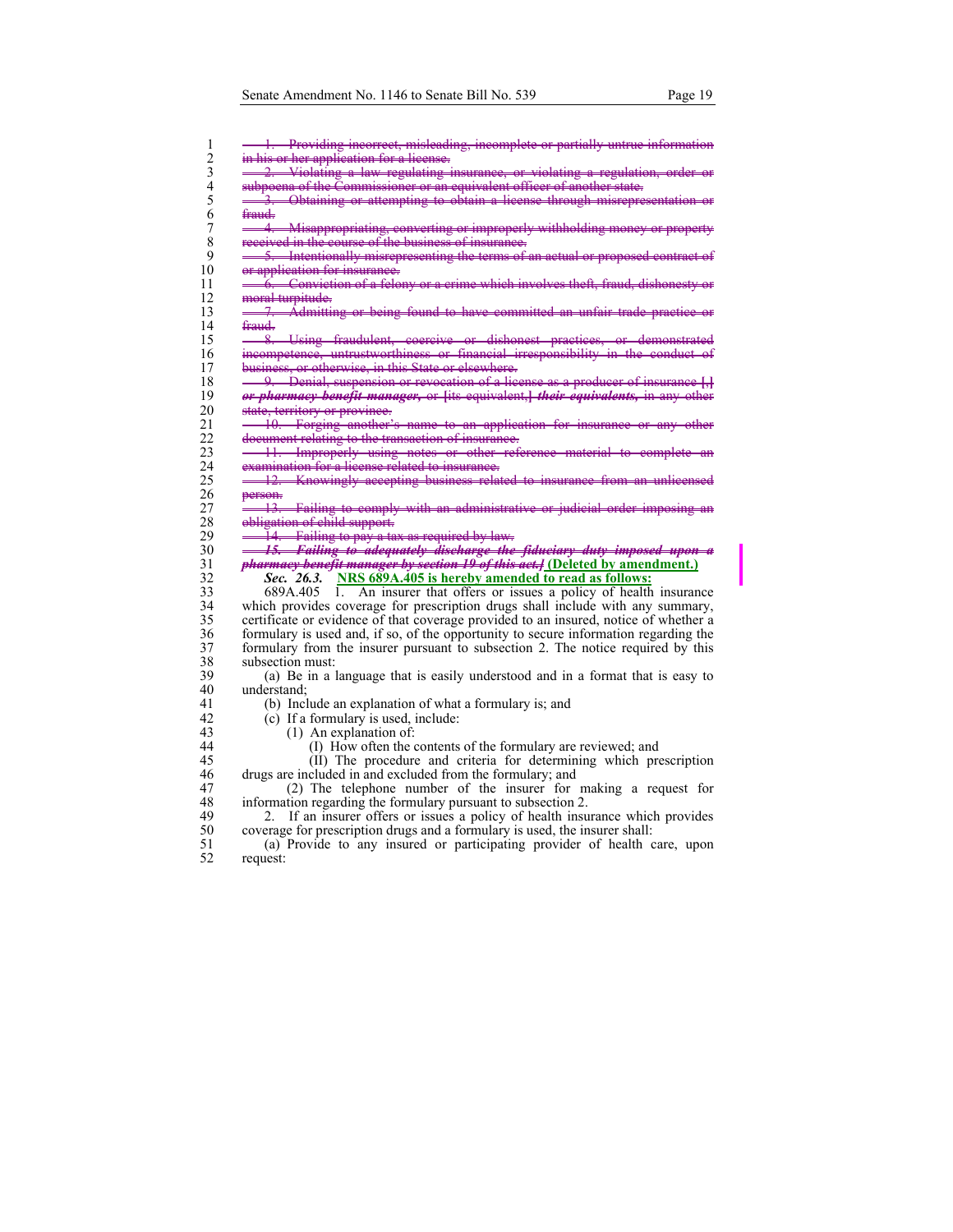| 1                                          | (1) Information regarding whether a specific drug is included in the                       |
|--------------------------------------------|--------------------------------------------------------------------------------------------|
| $\overline{c}$                             | formulary.                                                                                 |
| 3                                          | (2) Access to the most current list of prescription drugs in the formulary,                |
| $\begin{array}{c} 4 \\ 5 \\ 6 \end{array}$ | organized by major therapeutic category, with an indication of whether any listed          |
|                                            | drugs are preferred over other listed drugs. If more than one formulary is                 |
|                                            | maintained, the insurer shall notify the requester that a choice of formulary lists is     |
| $\tilde{7}$                                | available.                                                                                 |
| 8                                          | (b) Notify each person who requests information regarding the formulary, that              |
| 9                                          | the inclusion of a drug in the formulary does not guarantee that a provider of health      |
| 10                                         | care will prescribe that drug for a particular medical condition.                          |
| 11                                         | (c) During each period for open enrollment, publish on an Internet website                 |
| 12                                         | that is operated by the insurer and accessible to the public or include in any             |
| 13                                         | enrollment materials distributed by the insurer a notice of all prescription drugs         |
| 14                                         | that:                                                                                      |
| 15                                         | (1) Are included on the most recent list of drugs that are essential for                   |
| 16                                         | treating diabetes in this State compiled by the Department of Health and Human             |
| 17                                         | Services pursuant to subsection 1 of section 3.6 of this act; and                          |
| 18                                         | (2) Have been removed or will be removed from the formulary during the                     |
| 19                                         | current plan year or the next plan year.                                                   |
| 20                                         | (d) Update the notice required by paragraph (c) throughout the period for                  |
| 21                                         | open enrollment.                                                                           |
| 22                                         | Sec. 26.6.<br>The provisions of subsection 1 of NRS 218D.380 do not apply                  |
| 23                                         | to any provision of this act which adds or revises a requirement to submit a               |
| 24                                         | report to the Legislature.                                                                 |
| 25                                         | 1. Notwithstanding any other provision of this act to the<br>Sec. 26.9.                    |
| 26                                         | contrary:                                                                                  |
| 27                                         | (a) On or before November 1, 2017, the Department of Health and Human                      |
| 28                                         | Services shall place on the Internet website maintained by the Department the              |
| 29                                         | information prescribed by section 3.6 of this act.                                         |
| 30                                         | (b) On or before July 1, 2018:                                                             |
| 31                                         | (1) The manufacturer of a drug included on the list:                                       |
| 32                                         | (I) Described in subsection 1 of section 3.6 of this act shall submit                      |
| 33                                         | to the Department a report which includes the information prescribed by                    |
| 34                                         | section 3.8 of this act.                                                                   |
| 35                                         | (II) Described in subsection 2 of section 3.6 of this act shall submit                     |
| 36                                         | to the Department a report which includes the information prescribed by                    |
| 37                                         | section 4 of this act.                                                                     |
| 38                                         | (2) A pharmacy benefit manager shall submit to the Department a                            |
| 39                                         | report which includes the information prescribed by section 4.2 of this act.               |
| 40                                         | (c) On or before September 1, 2018, the Department shall analyze the                       |
| 41                                         | reports submitted pursuant to paragraph (b) and compile and post on the                    |
| 42                                         | Internet website maintained by the Department the initial report required by               |
| 43                                         | section 4.3 of this act.                                                                   |
| 44                                         | As used in this section:<br>2.                                                             |
| 45                                         | (a) "Manufacturer" has the meaning ascribed to it in section 2 of this act.                |
| 46                                         | (b) "Pharmacy benefit manager" has the meaning ascribed to it in section                   |
| 47                                         | 14.5 of this act.                                                                          |
| 48                                         | Sec. 27.<br>The provisions of sections 19 and 20 of this act do not apply to<br>1.         |
| 49<br>50                                   | any contract existing on January 1, 2018, for the pharmacy benefit manager to              |
| 51                                         | manage a pharmacy benefits plan for a third party until the contract is renewed.           |
|                                            | As used in this section:<br>2.                                                             |
| 52                                         | (a) "Pharmacy benefit manager" has the meaning ascribed to it in section $\frac{111}{111}$ |

**14.5** of this act.